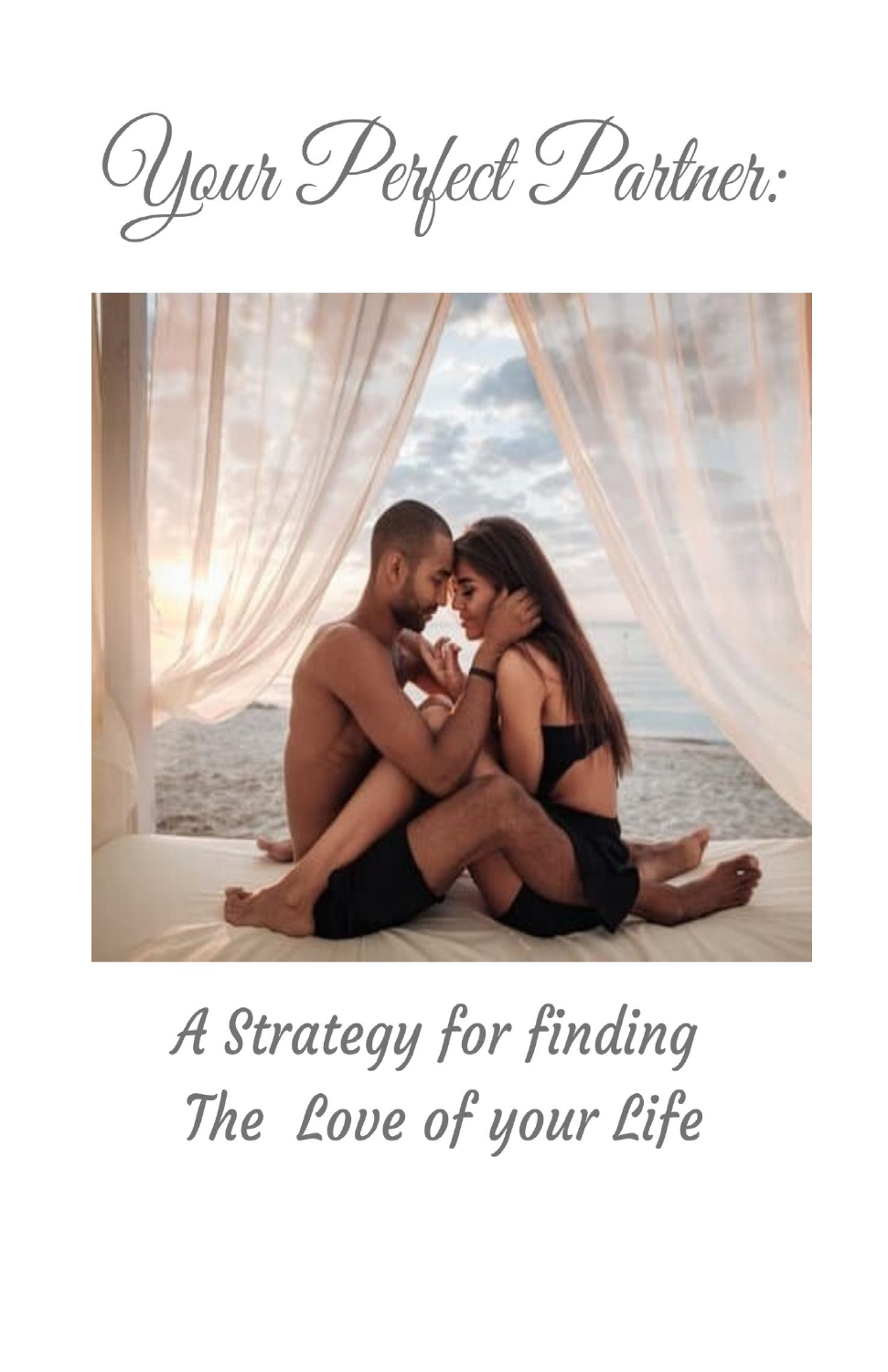Your Perfect Partner: A Strategy for Finding The Love of Your Life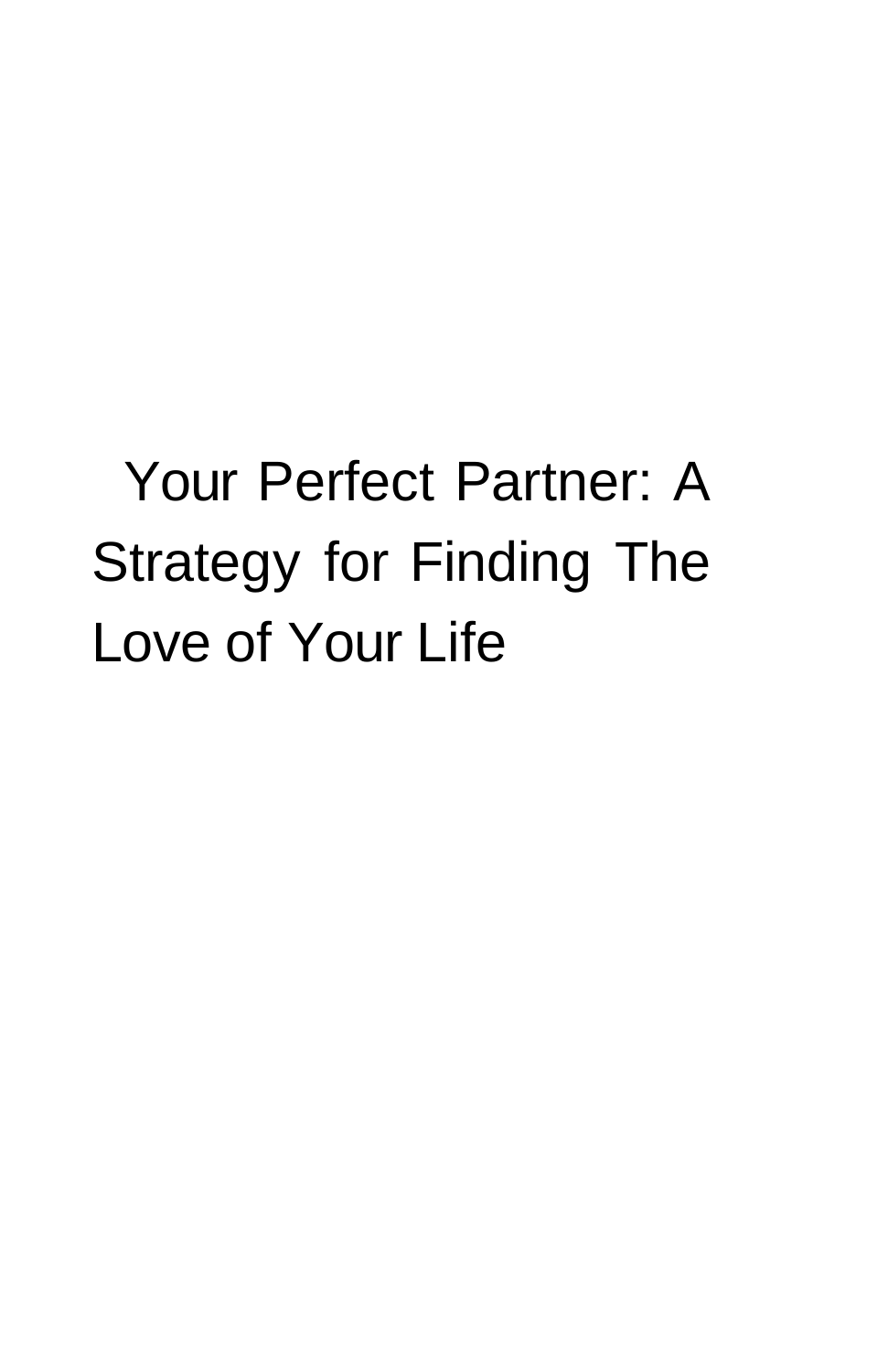ALL RIGHTS RESERVED. No part of this report may be modified or altered in any form whatsoever, electronic, or mechanical, including photocopying, recording, or by any informational storage or retrieval system without express written, dated and signed permission from the author.

AFFILIATE DISCLAIMER. The short, direct, non-legal version is this: Some of the links in this report may be affiliate links which means that I earn money if you choose to buy from that vendor at some point in the near future. I do not choose which products and services to promote based upon which pay me the most, I choose based upon my decision of which I would recommend to a dear friend. You will never pay more for an item by clicking through my affiliate link, and, in fact, may pay less since I negotiate special offers for my readers that are not available elsewhere.1

DISCLAIMER AND/OR LEGAL NOTICES: The information presented herein represents the view of the author as of the date of publication. Because of the rate with which conditions change, the author reserves the right to alter and update his opinion based on the new conditions. The report is for informational purposes only. While every attempt has been made to verify the information provided in this report, neither the author nor his affiliates/partners assume any responsibility for errors, inaccuracies or omissions. Any slights of people or organizations are unintentional. If advice concerning legal or related matters is needed, the services of a fully qualified professional should be sought. This report is not intended for use as a source of legal or accounting advice. You should be aware of any laws which govern business transactions or other business practices in your country and state. Any reference to any person or business whether living or dead is purely coincidental.

Copyright © 2020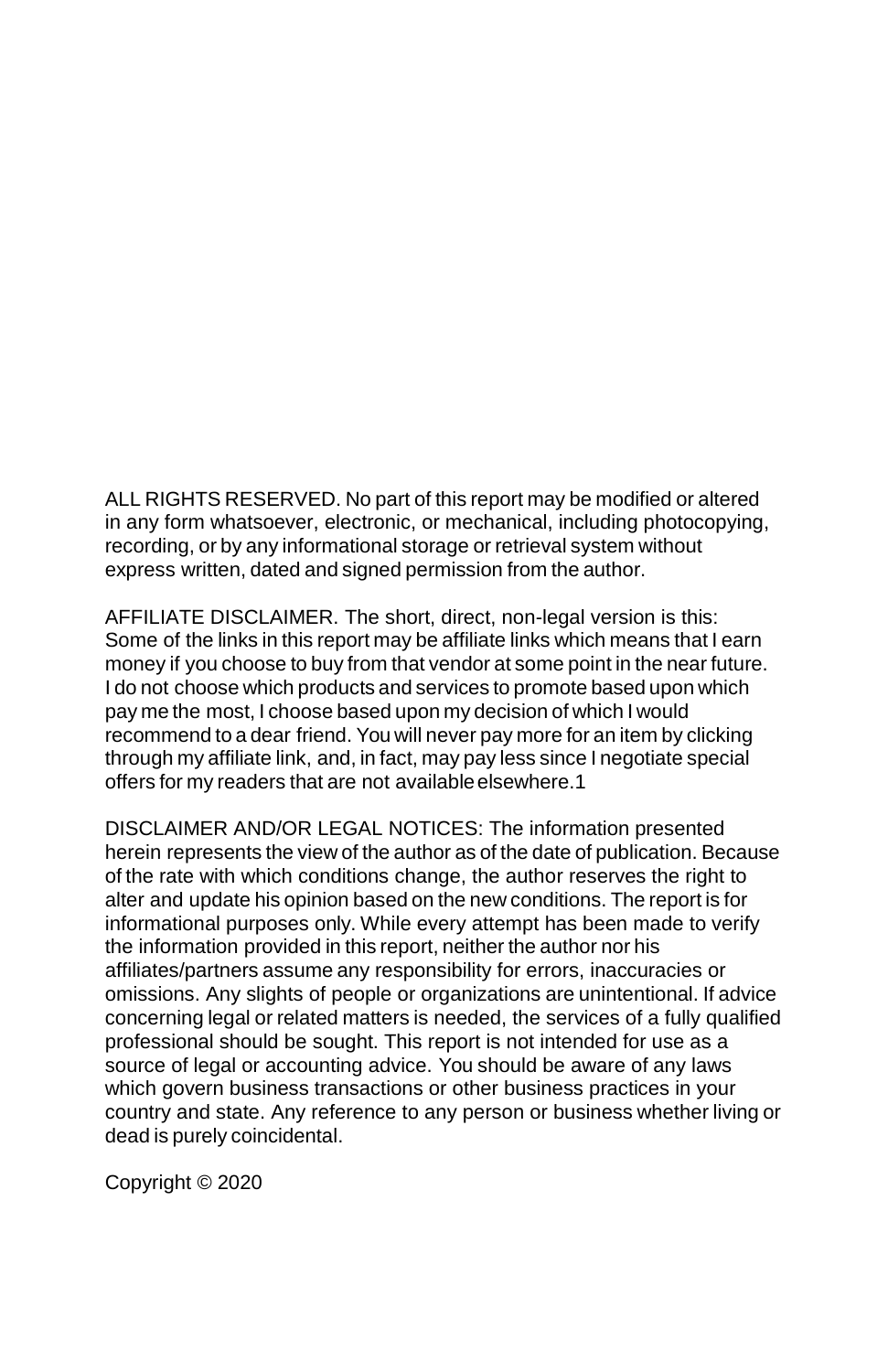

| Applying Your Resources to Find Your Perfect Partner 15 |  |
|---------------------------------------------------------|--|
| Connecting Through People You Know 15                   |  |
|                                                         |  |
|                                                         |  |
|                                                         |  |
|                                                         |  |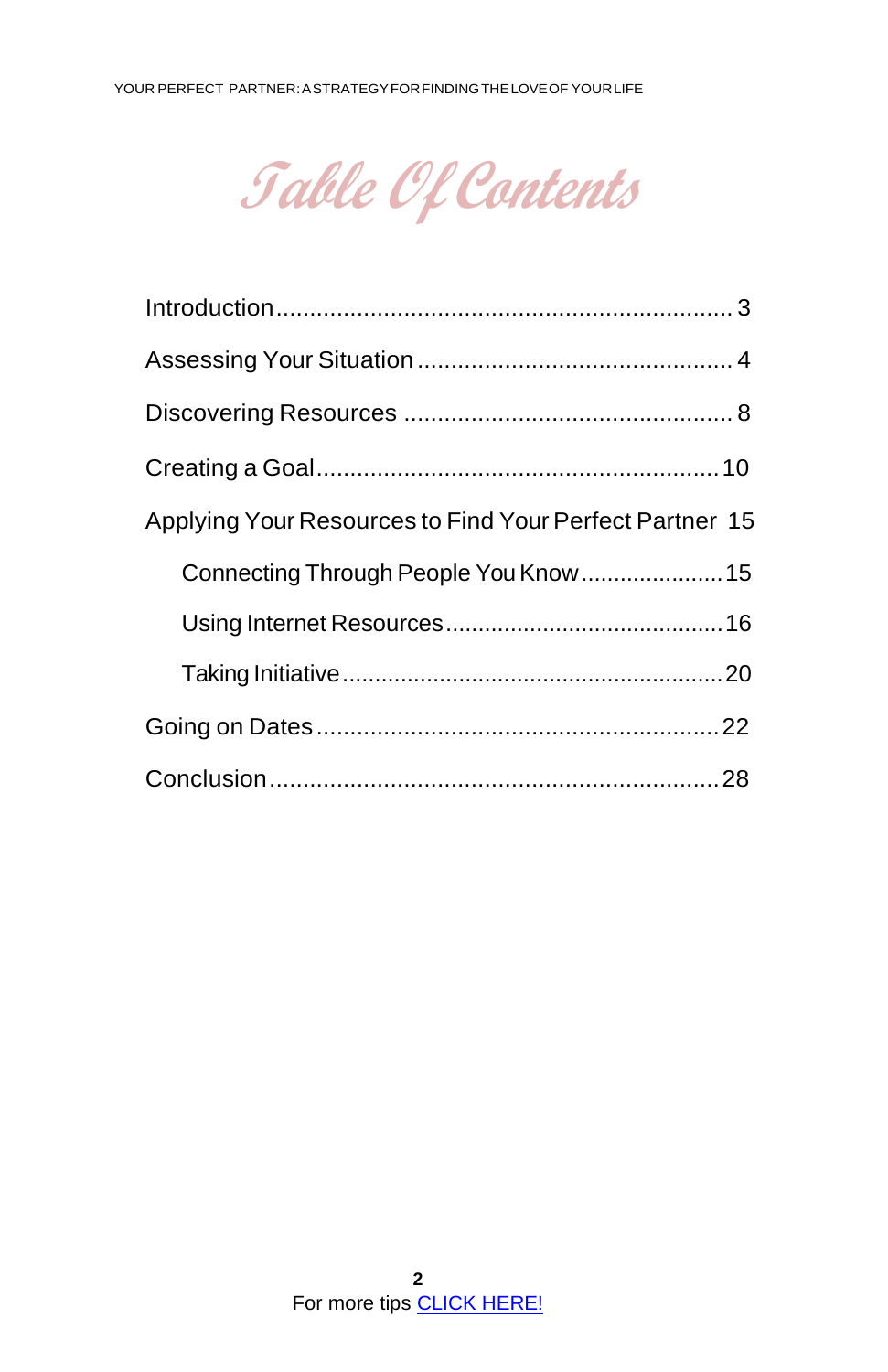

<span id="page-4-0"></span>**H**aving someone wonderful in your life can dramatically change it forthe better.Who wouldn't want a special person to share in life's journey?

But getting seriously involved with someone isn't something to take lightly. *Life is more challenging if you choose an incompatible partner.*

Approximately half of all marriages end in divorce. This is extremely difficult for everyone involved, especially children.

The costs of an unsuccessful relationship are both emotional and financial. You also lose time, which is something you're unable to get back.

Finding your perfect partner can usually be accomplished within four to six months. But it's important to realize that it will require time and effort. Few great things happen by accident, and most require intention. Most accomplishments start with a goal, a plan, and ongoing effort.

"Being deeply loved by someone gives you strength, while loving someone deeply gives you courage."

*- Lao Tau*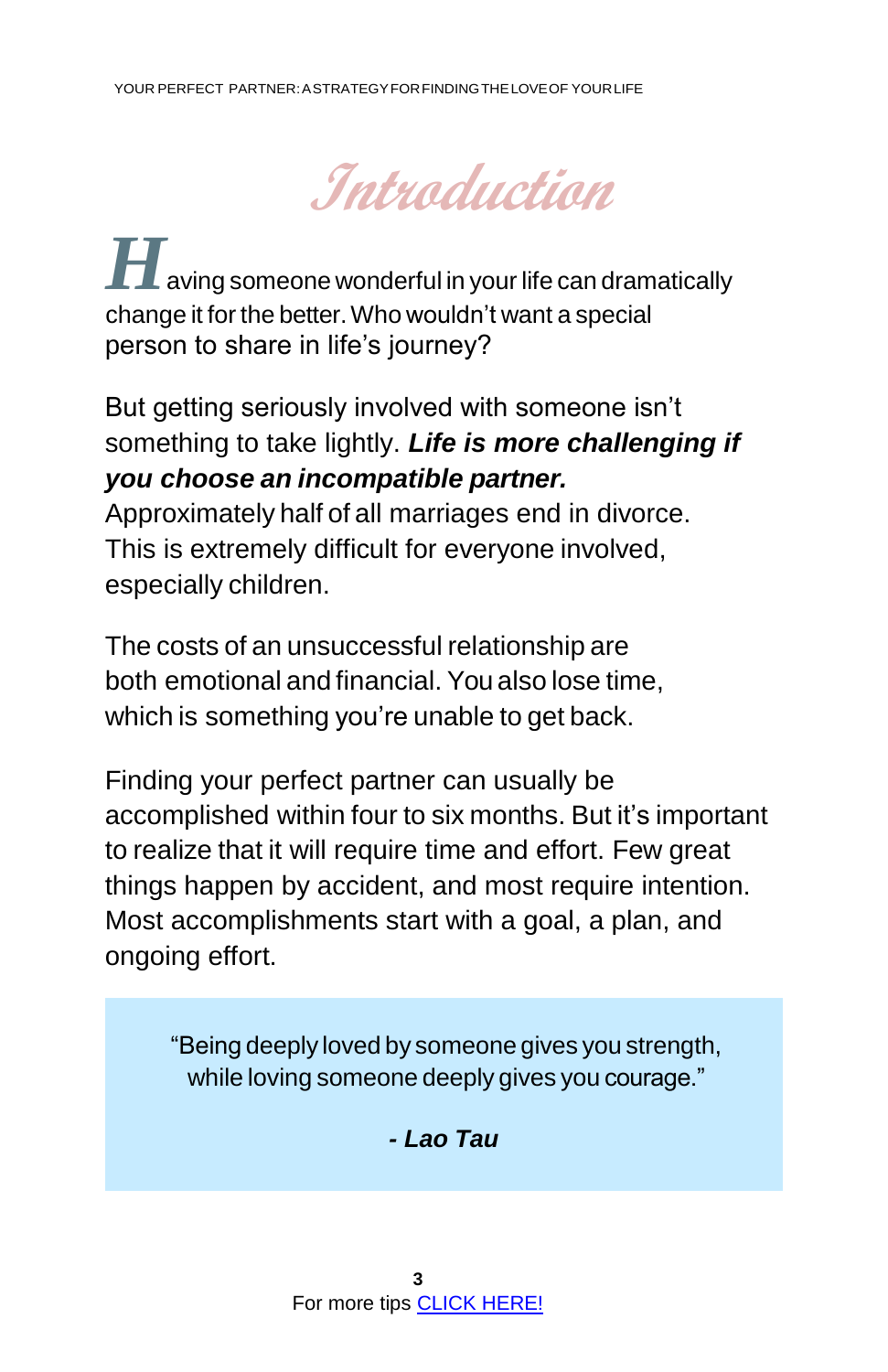<span id="page-5-0"></span>

It's important to assess your situation and ask yourself some important questions. Is this an appropriate time for you to get involved in a relationship? Are you ready for this wonderful person to come into your life?

#### *Timing is everything in a relationship. The better your situation, the larger the potential dating pool.*

If your ideal mate came into your life today, would they be attracted to you in your current condition? We all have times when our efforts might be better spent getting our own lives straightened out, rather than getting involved in a romantic relationship.

While it's nice to believe that love is blind, it might be a good time to operate under the premise of "better safe than sorry."

#### **The good NEWS:**

- ❖ *Regardless of how difficult your life might be, there's someone out there who would be thrilled to be with you.* But it's more challenging to make it work when you're already struggling on your own.
- ❖ Many challenges can be fixed with some time and effort. A little time and focus can change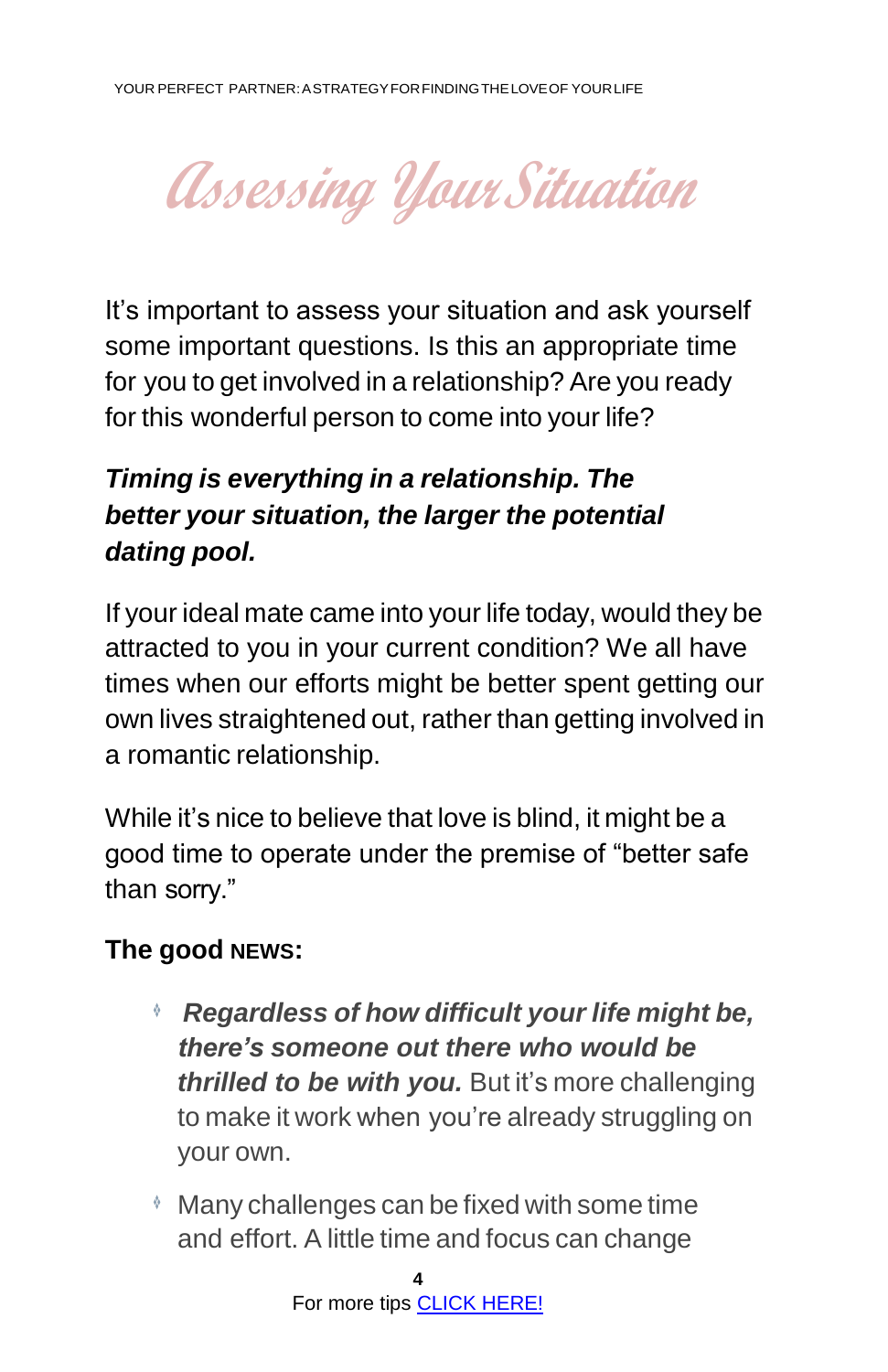your situation for the better. *Take time for yourself, if you need it.*

# **Health**

How is your health? As we get older, we all develop health issues. While some issues are unavoidable, you owe it to yourself and your partner to do your best to manage your health. Afew months of eating well and exercising may open up more dating prospects.

# **Finances**

Is your credit in good shape? Are you working? How much debt are you carrying? Are you responsible with money?

*Financial issues are one of the major causes of marital issues and divorce.* Why make your relationship more challenging than it needs to be?

If your financial life could be in better shape, spend time getting back on track before you start looking for love.

# **Career**

Are you on a career path that pleases you? Are you proud of the work you do? If you're less than content with your current job situation, do you have a plan to move on to something else?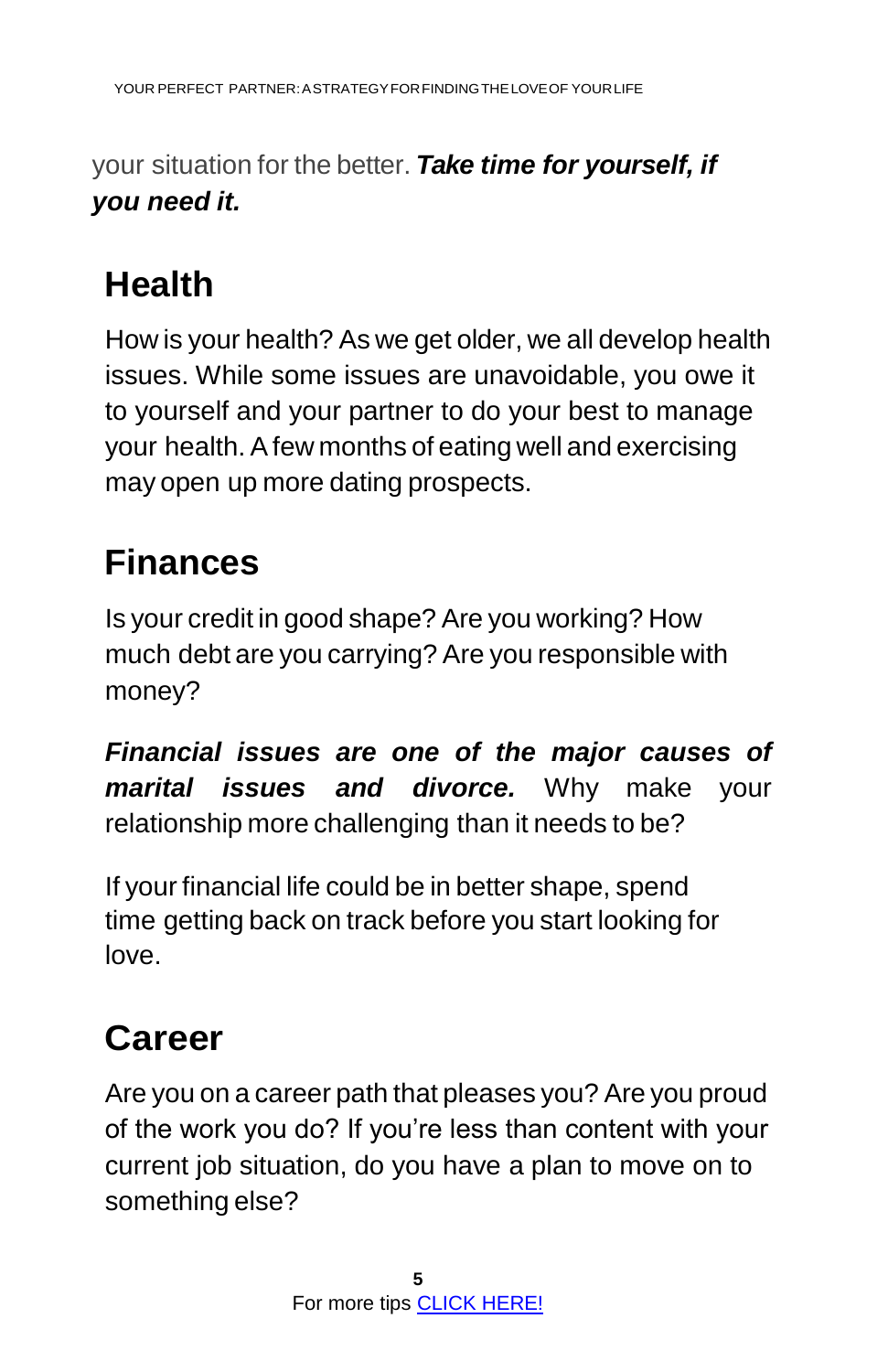# **Social Life**

Do you have some friends that you spend time with on a regular basis? Is your social life what you would like it to be? Others tend to be suspicious of those without any close friends.

## **Other Factors**

It isn't as if every aspect of your life requires perfection before you can start looking for a life partner. One of the great parts of having a companion is that you can share your challenges and support one another through them. *Your ideal mate will be someone who embraces your "flaws."*

But if you're 100 pounds overweight, have several health concerns, are jobless, and without friends, the pickings may be slim.

You owe it to yourself and your potential mate to get yourself together. A little self-improvement can go a long way.

#### *If you're unhappy, you'll tend to repel those that are content in their lives!*

Keep in mind that people are surprisingly accepting of your challenges if you're working on making things better. *Most people are more concerned with the direction of your life*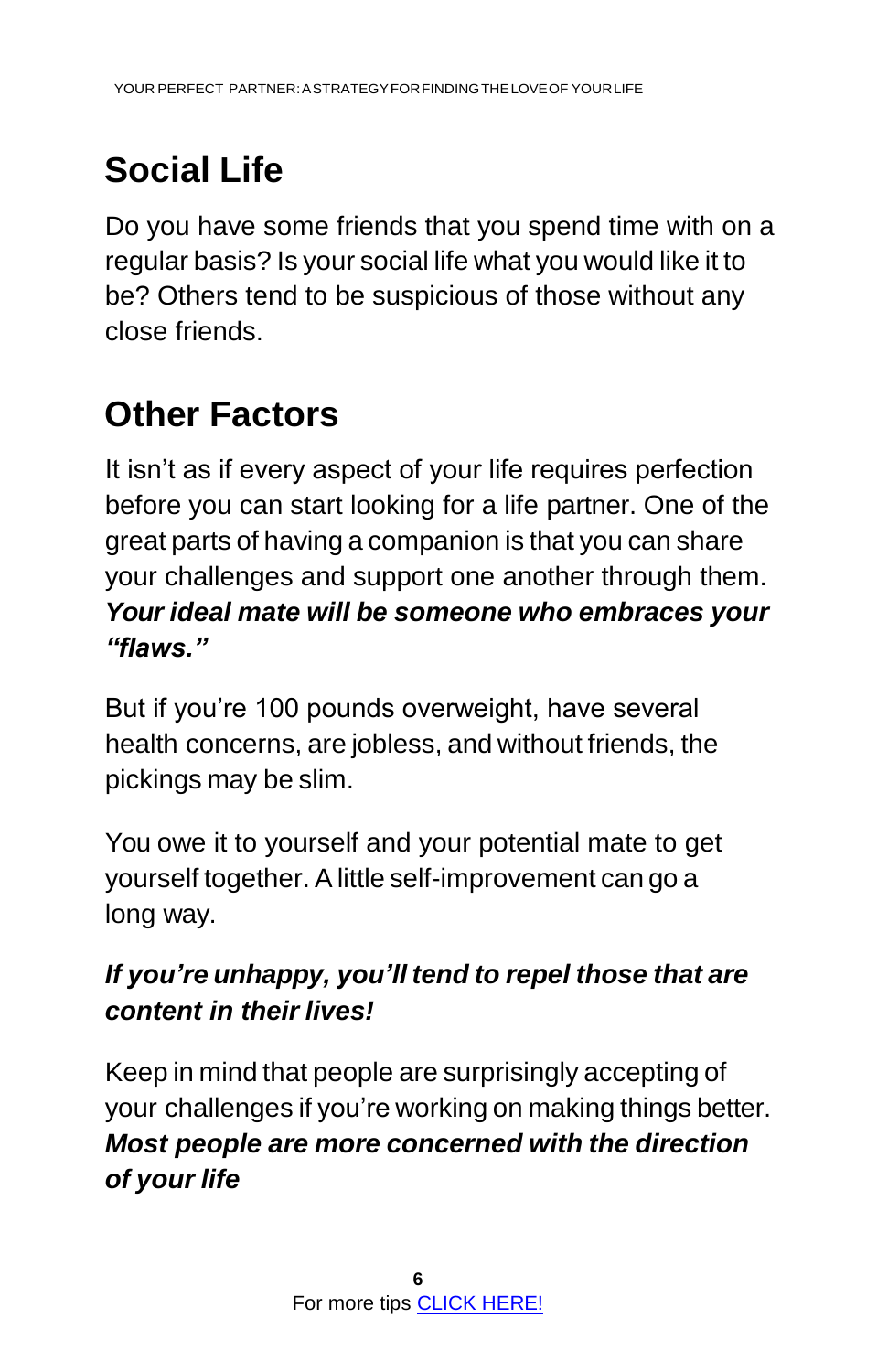#### *than your current location.* Everyone appreciates an honest effort.

"Love is a force more formidable than any other. It is invisible - it cannot be seen or measured, yet it is powerful enough to transform you in a moment, and offer you more joy than any material possession could."

*- Barbara de Angelis*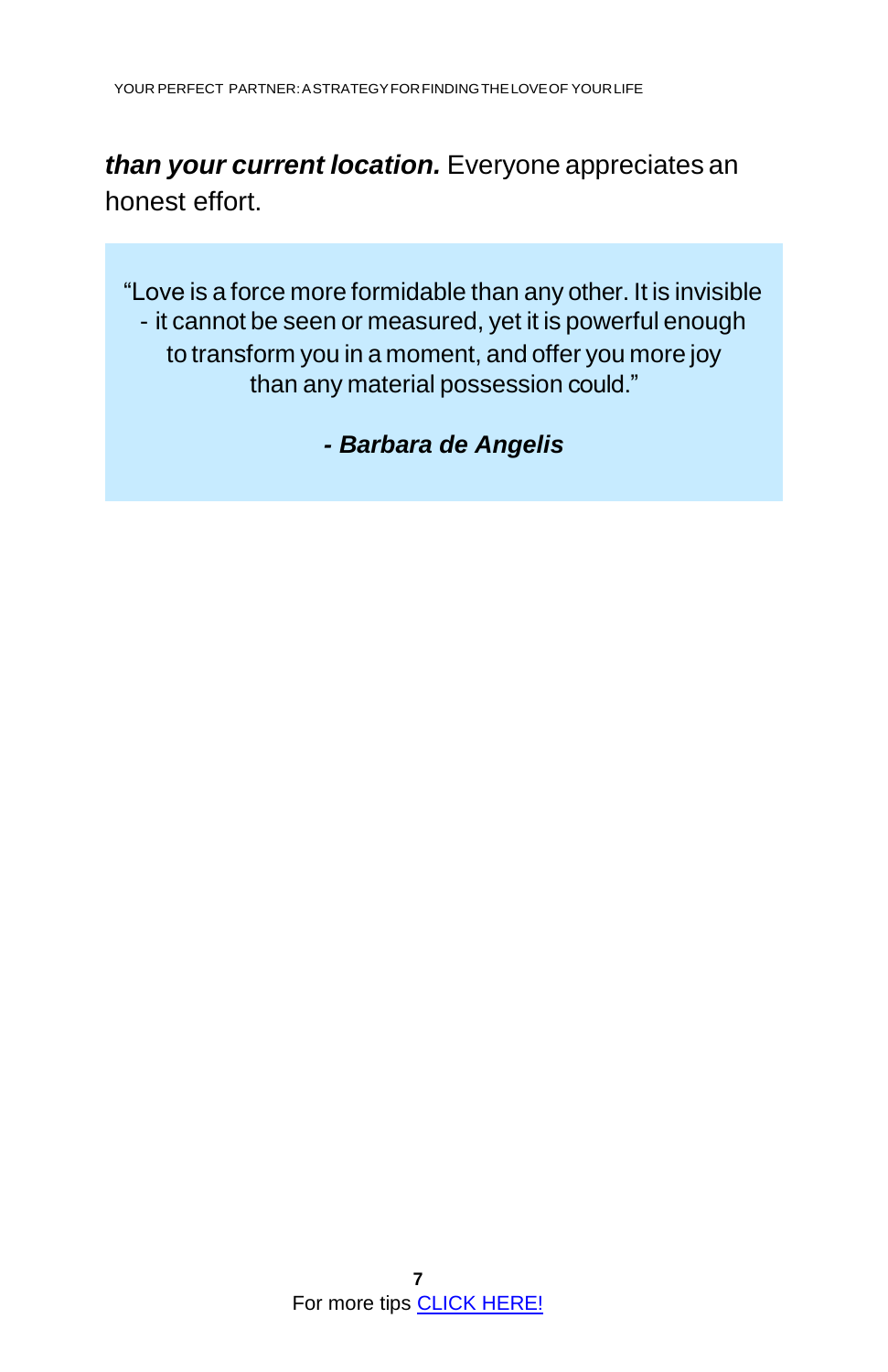<span id="page-9-0"></span>

Before making any life-changing decisions, it's important to assess your resources. You have many more options than you think! These days, it has become even easier to find your perfectmate.

#### **Your three main dating RESOURCES:**

- 1. **Connecting through people you already know.** *Many of us date and marry the friends and acquaintances of others.* Think about how many people you know and interact with on a daily basis.
	- ❖ **Friends:** Consider all your friends. Now ponder how many friends they have. Take it down one more level and you're easily looking at thousands of individuals.
	- ❖ **Family:** The same goes for your family. Take into account all of your family members and all of the people theyknow.
	- ❖ **Co-workers:** Few of us work completely alone. Many people have ended up dating a co-worker or someone they met through a colleague.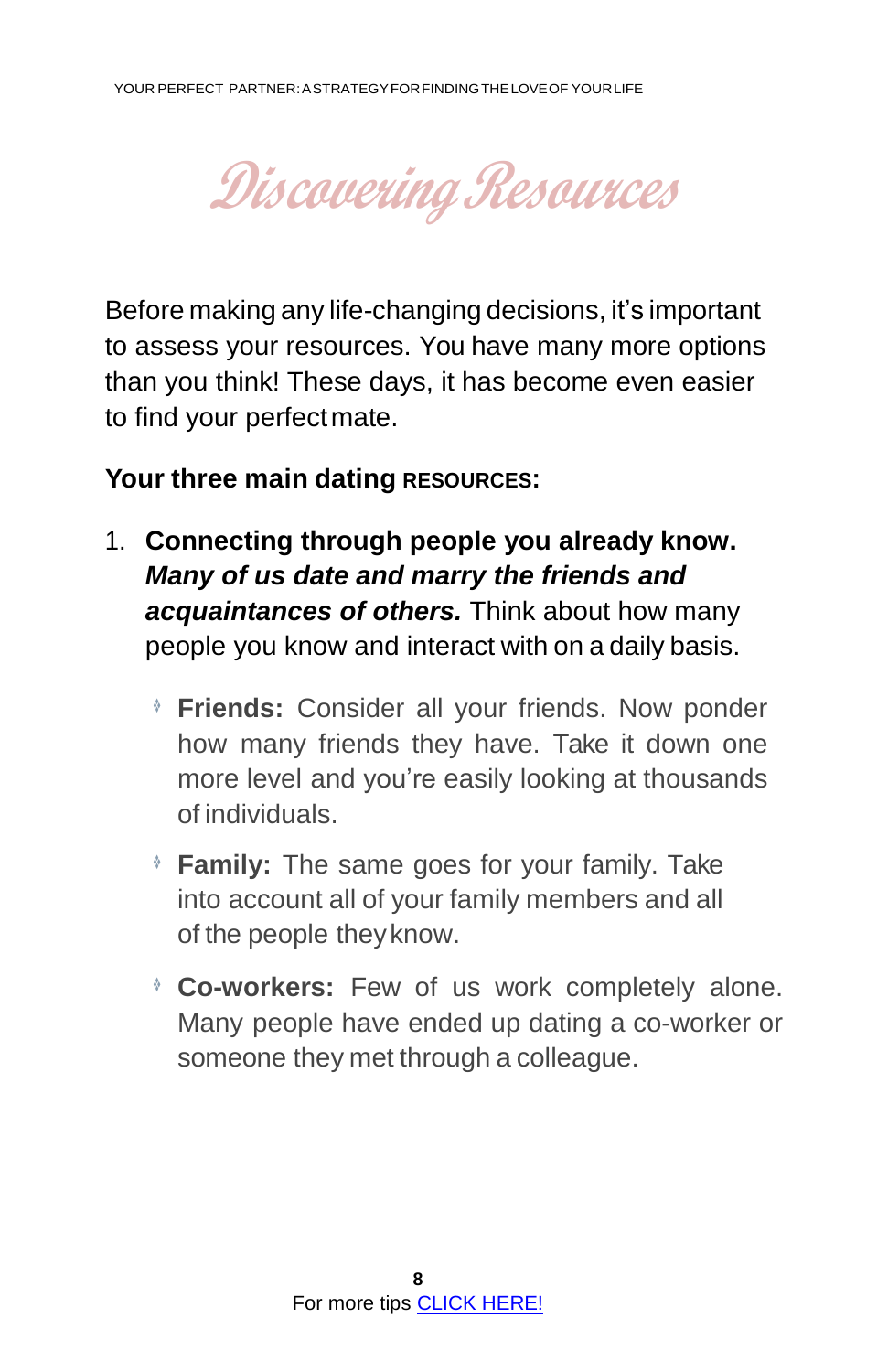- 2. **USING internet RESOURCES.** There are numerous dating websites designed to help you find the person of your dreams. Many of them even include personality assessments that can provide a scientific process for matching people.
	- ❖ The web can be your own personal matchmaker that works while you sleep. That's making good use of your time!
- *3.* **Taking initiative.** Anytime you leave your house, you encounter many individuals while you're out and about. Perhaps you could talk to some of them. It might be intimidating at first, but a little nerve can go a long way. *Be brave!*

The availability of these resources is encouraging, and your success isinevitable.

> "We're born alone, we live alone, we die alone. Only through our love and friendship can we create the illusion for the moment that we're not alone."

> > *- Orson Welles*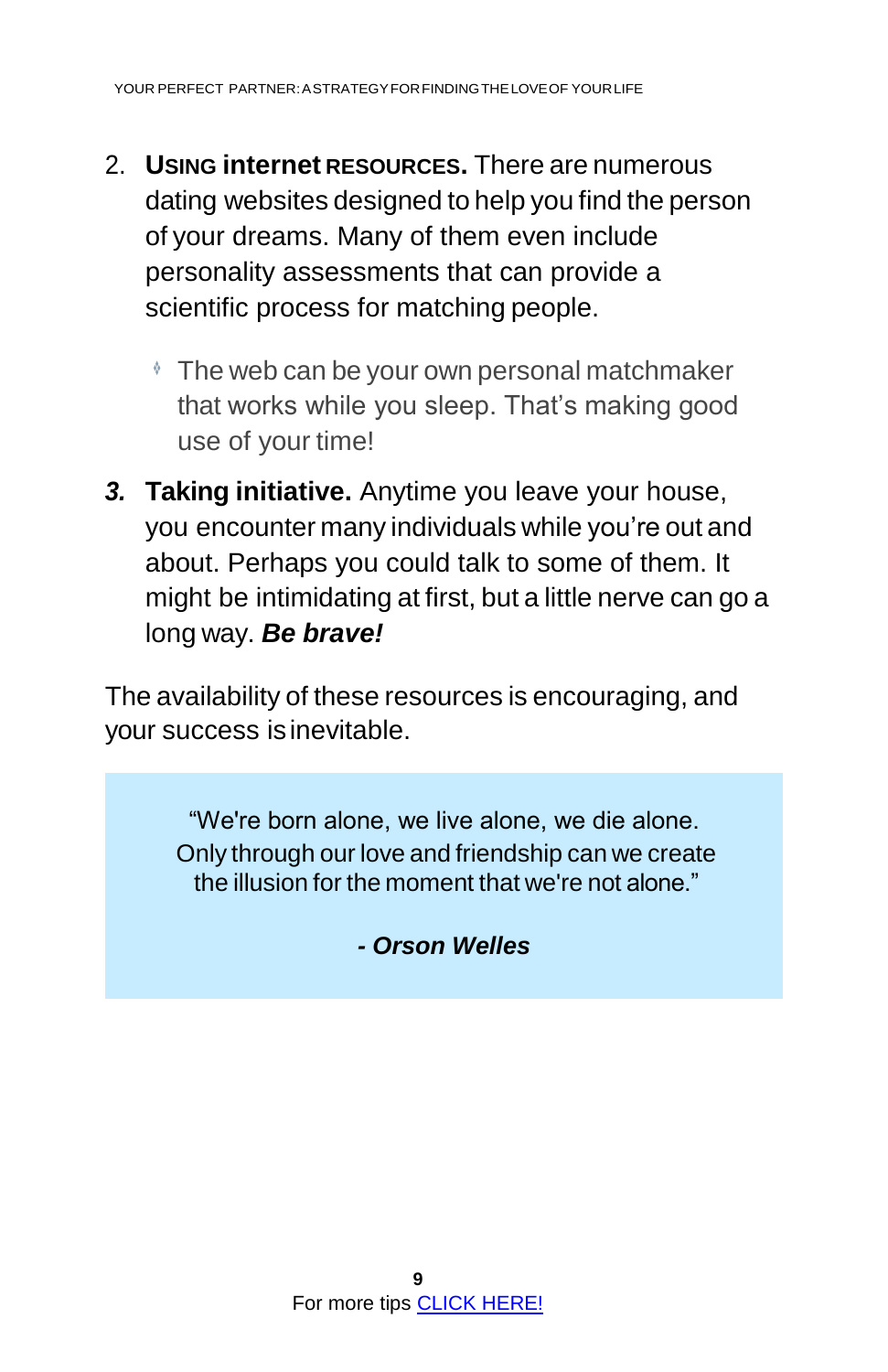

<span id="page-11-0"></span>Everyone knows that setting a goal is important, yet few people do it. If you lack a goal, how will you sort through all of these potential partners? Without a goal, you're putting yourself in the position of being passive and relying on chance.

A goal also forces you to think about what you truly want. This helps to ensure you'll find a compatible life partner.

#### **The following PROCESS WILL help you to create a VISION for your perfect partner:**

- 1. **Find a quiet, comfortable spot where you won't be disturbed.** You'll need some paper, a writing utensil, and some time. A computer with a word processing program works just as well.
- 2. **Make a list of all the attributes your ideal partner would possess.** It's okay to be picky. Come up with your perfect person.
	- ❖ **Physical attributes:** Be specific. If your ideal woman has blonde hair and blue eyes, write it down. If your dream man is 6'3" then document it. Is he sporting a six-pack or is he stocky?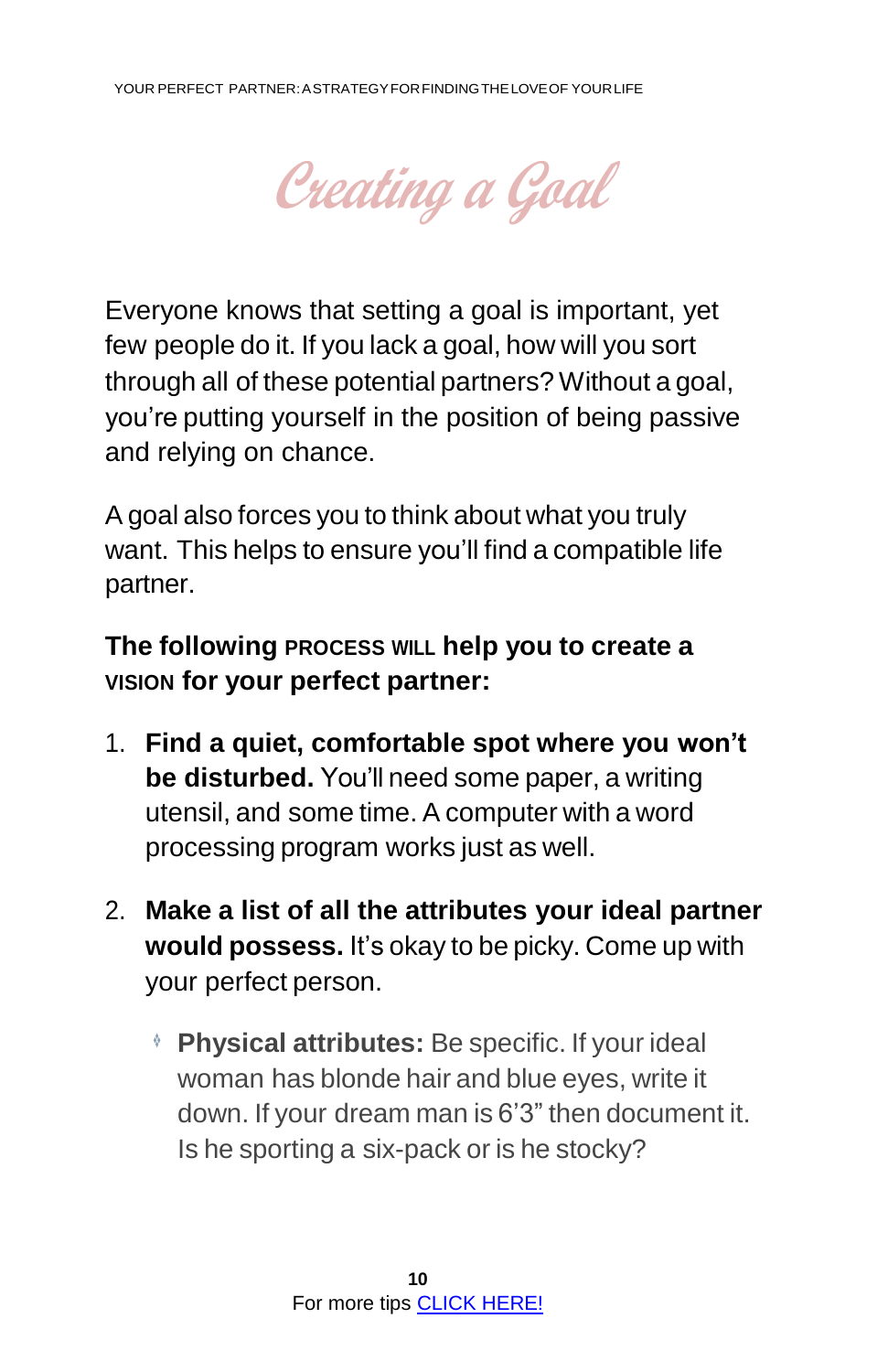- ❖ **Personality characteristics:** Is he the funniest person you'll ever meet? Does she love to read? Are you looking for someone who loves to travel? Do you want your mate to be outgoing or shy?
- ❖ **Other qualities:** Is she rich? Is he a fireman? Do you want someone athletic? Does he already have kids, and if not, does he want children? Does she practice a specific religion? Where does this person want to settle down?
- ❖ What age-range are you willing to consider?
- 3. **Reduce your list.** Now it's time to look through your list and determine which qualities are most important to you. Be practical with your list.
	- ❖ Make a separate list of the qualities your potential mate "must have." These will probably include things like plans for children, meeting a certain age range, having a minimal level of physical attractiveness, sharing the same values, and a wanting a similar future.
	- ❖ The more "must haves" on your list, the more challenging it will be to find someone who meets all of your criteria.
	- ❖ Consider each attribute and ask yourself if you would spend the rest of your life with someone who has all the other qualities, but is missing just one. Your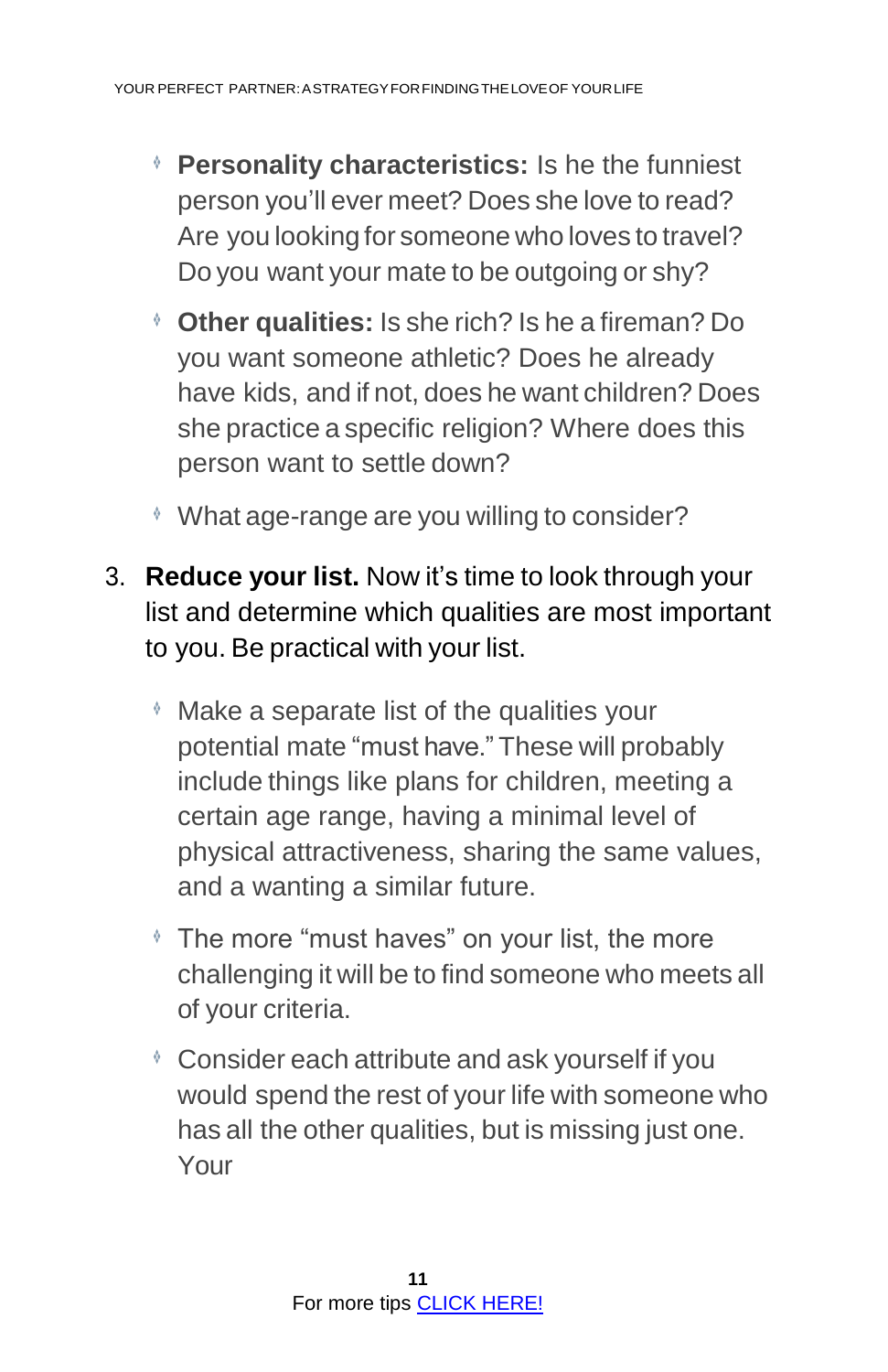answer will tell you if it truly is a "must have."

- ❖ If you're like most people, you might have some "nice to haves," but you're probably more flexible on physical characteristics. You might insist that your man is taller than you, but he probably doesn't have to be exactly 6' 3".Blonde hair and blue eyes are ideal, but brown eyes would be fine.
- ❖ When you're done with your lists, see how satisfied you are. If you found someone with all your "must haves" and some of your"nice to haves," how happy would you be? Revise your list until you're thrilled!
- 4. **Create SOME eXAMPLES.** It's great to list your "must haves" with words, but examples and mental pictures are a better way of communicating with your subconscious. For instance, when you try to remember something, you probably use some sort of mental image.

#### ❖ *Take each of your "must haves" and try to think of a specific example from yourlife.*

- ❖ Let's say you want someone with a great sense of humor.Think of someone you've met with the perfect sense of humor. Could that person be your perfect partner?
- ❖ If you're unable to think of someone you already know, use a fictional character from a television show,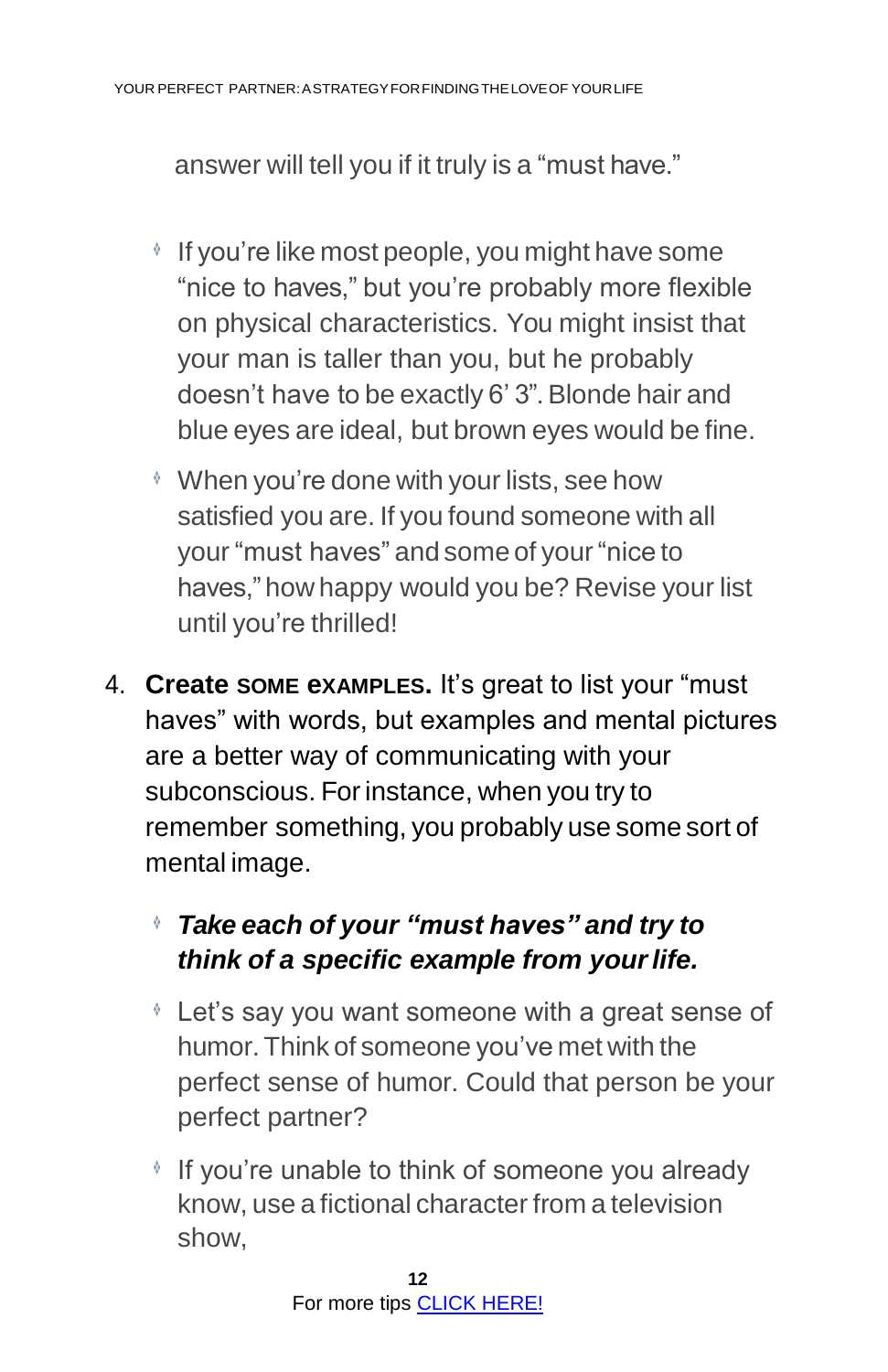movie, or book. If you're still stuck, invent someone. It's important to have a vivid image!

- ❖ Keep in mind that it doesn't have to be someone you particularly like. It's just an individual who possesses that certain characteristic you're looking for.
- 5. **Create the actual goal.** So far, you have a list of what you're looking for. But you're lacking a deadline and an endpoint. In other words, how will you know you've accomplished yourgoal?
	- ❖ Create an image of your endpoint that represents the achievement of your goal. You might imagine you and your perfect partner cooking dinner together, laughing, and talking about your day at work.
	- ❖ *Write down your relationship goal and keep it in a safe place.*
	- ❖ Determine a deadline. A week is probably unrealistic. A year is probably overly pessimistic. Three to six months is probably a reasonable amount of time, but go with what feels appropriate for you.
	- ❖ An example goal might be: "On or before July 1, 2014, I will be in a relationship with a person that fits my 'must have' criteria."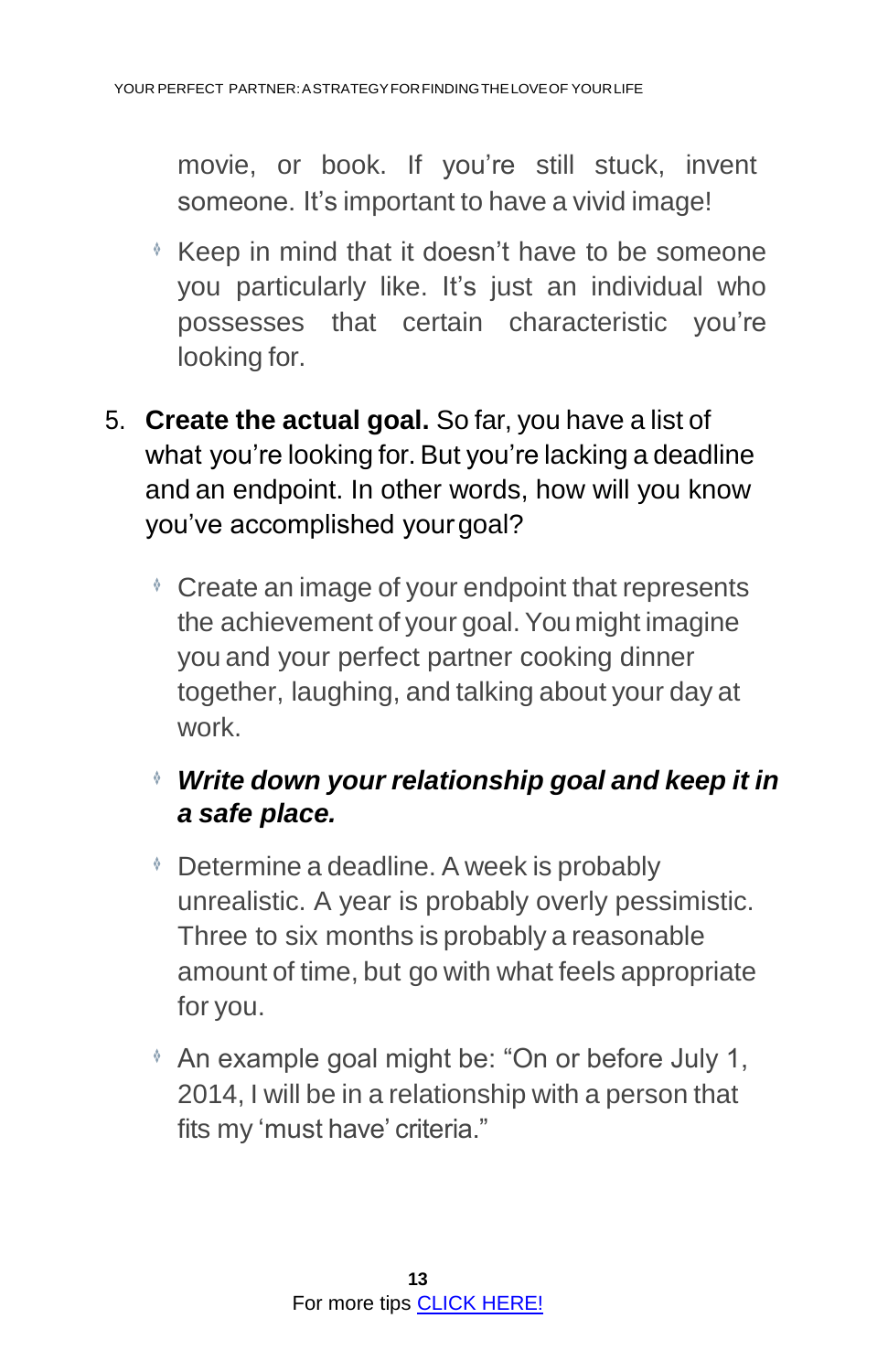- 6. **Review your goal daily.** You've created a target, but it's important to review that goal daily. How many times have you decided to do something, but stopped pursuing that goal 10 days later? Reviewing your goal for a few minutes each day will help prevent that from happening.
	- ❖ Review your list of "must haves" each day. Read each item and go over the examples.
	- ❖ Visualize your successful endpoint, so you can stay on target.

Nearly everyone belittles the value of goal-setting. Your mind is inundated with your desires. One minute you want a sandwich and the next you want to take a nap. It never ends! *How can your mind tell what's truly important to you? One way is through daily reminders of your goal.*

"I have found the paradox, that if you love until it hurts, there can be no more hurt, only more love."

*- Mother Teresa*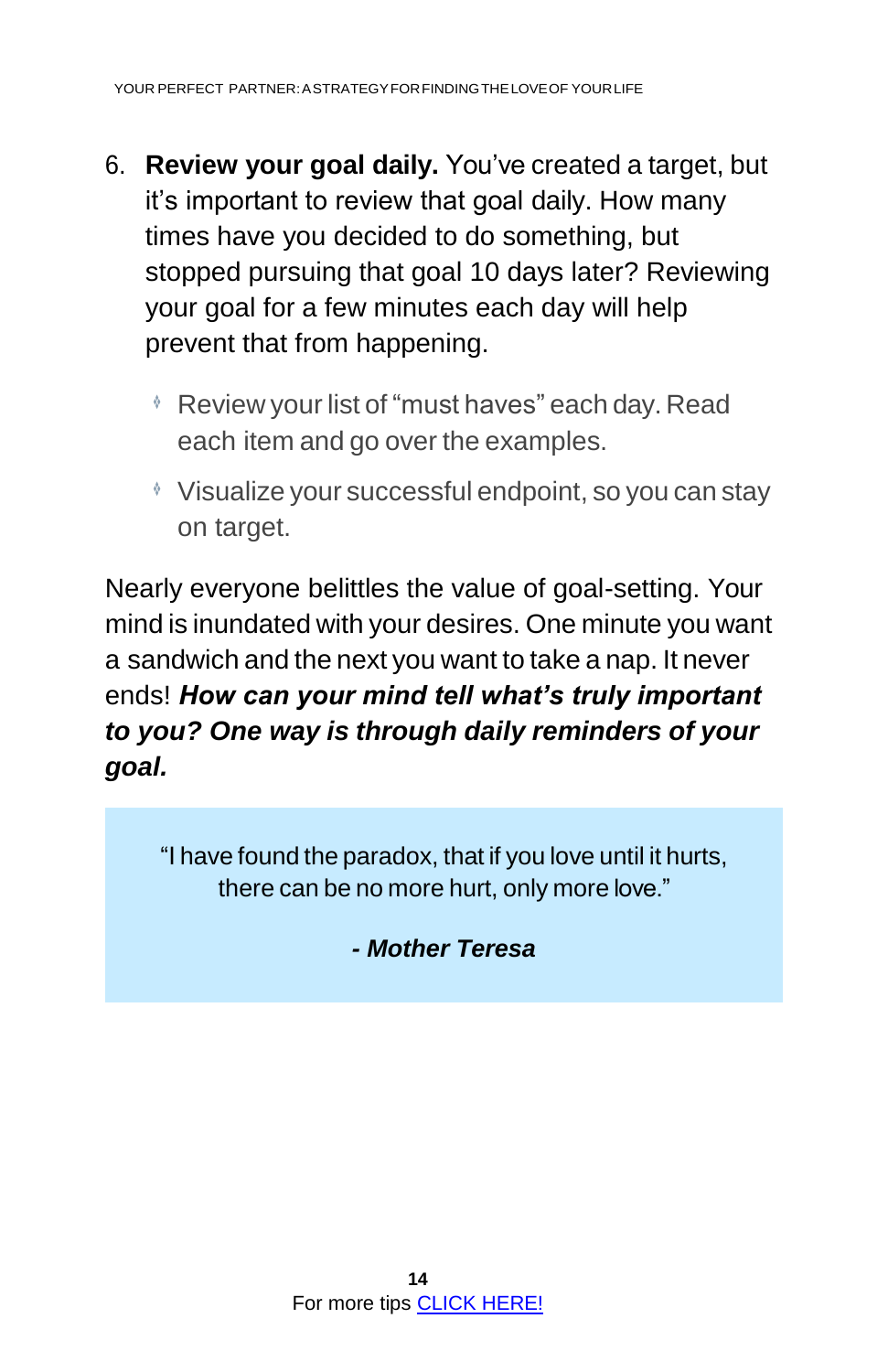<span id="page-16-0"></span>**Applying Your Resources to Find Your PerfectPartner**

You've pulled your life together, reviewed your resources, and have a goal. Now it's time to put those resources to work!

### <span id="page-16-1"></span>**Connecting Through People You Know**

*Let your friends and family know that you're looking for a romantic relationship.* Sharing personal information with your co-workers will probably be on a case-by case basis. Be open with those you trust, but avoid jeopardizing your position atwork.

❖ Consider sharing the list of qualities you're looking for in your perfect partner. Someone might just say, "I know the perfect person for you!"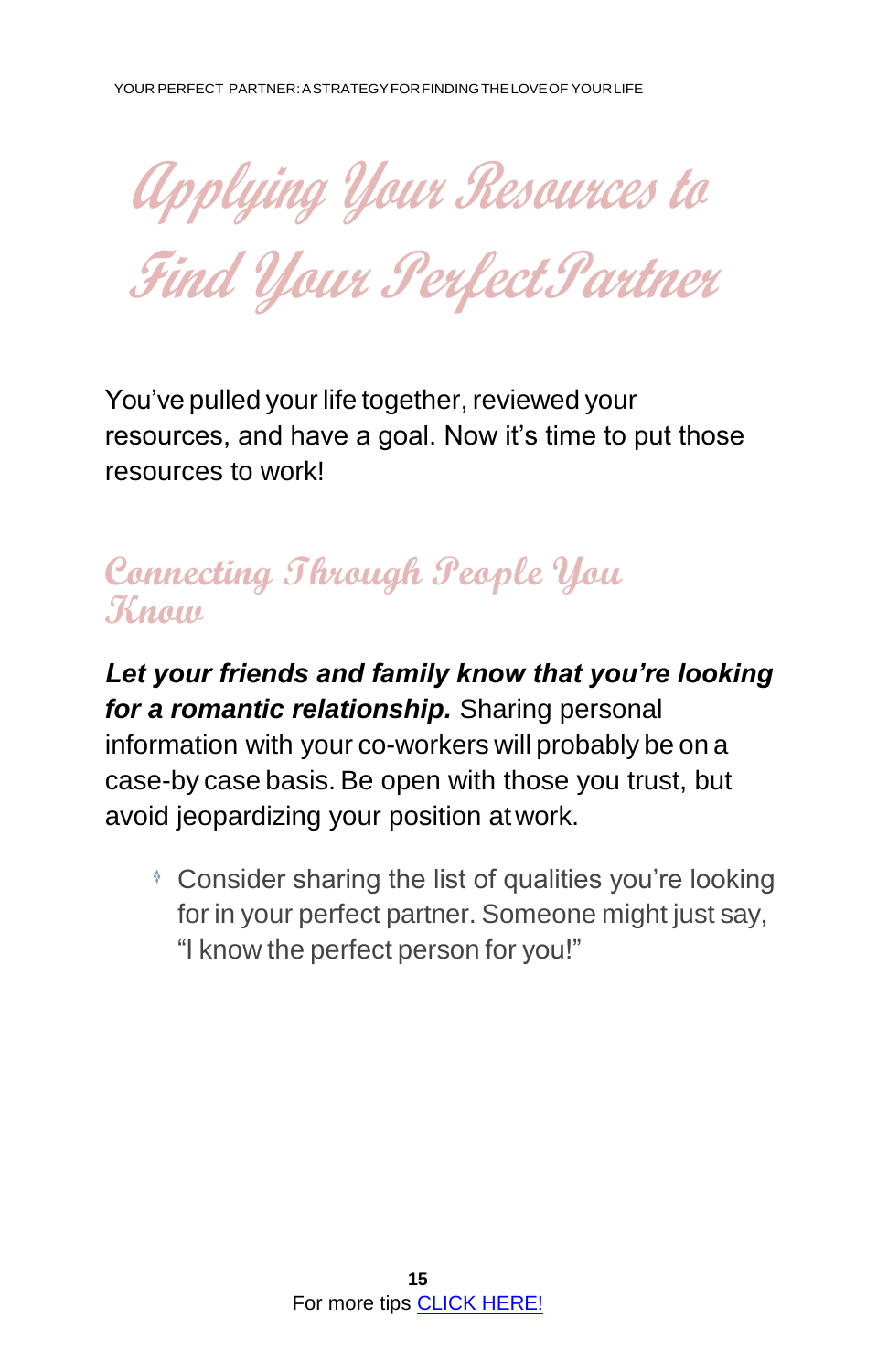# <span id="page-17-0"></span>**Using Internet Resources**

*The web is a great place to find a potential life partner.* You can also access great search tools!

#### **The following STEPS WILL help you SET up an effective dating profile:**

- 1. **ASSEMBLE SOME flattering PHOTOS.** We all have good and bad photos. So, pull out your photos and start sorting! Studies have shown that it's best to post between five and ten photos.Toofew won't give you the opportunity to show your many facets. Too many is overwhelming.
	- ❖ Use a variety of photos. Include a picture of you dressed-up, as well as one in a more casual setting. It's also important to post one where you're doing something active.
	- ❖ Use some common sense. Steer clear of photos with your arm around your previous love interest. Including a photo with a friend that's dramatically better looking than you is something else to avoid. A picture of you holding your little dog, like it's your surrogate child, may be a turn-off. Be smart.
	- ❖ If you're in doubt, ask a friend to assist you with selecting the photos.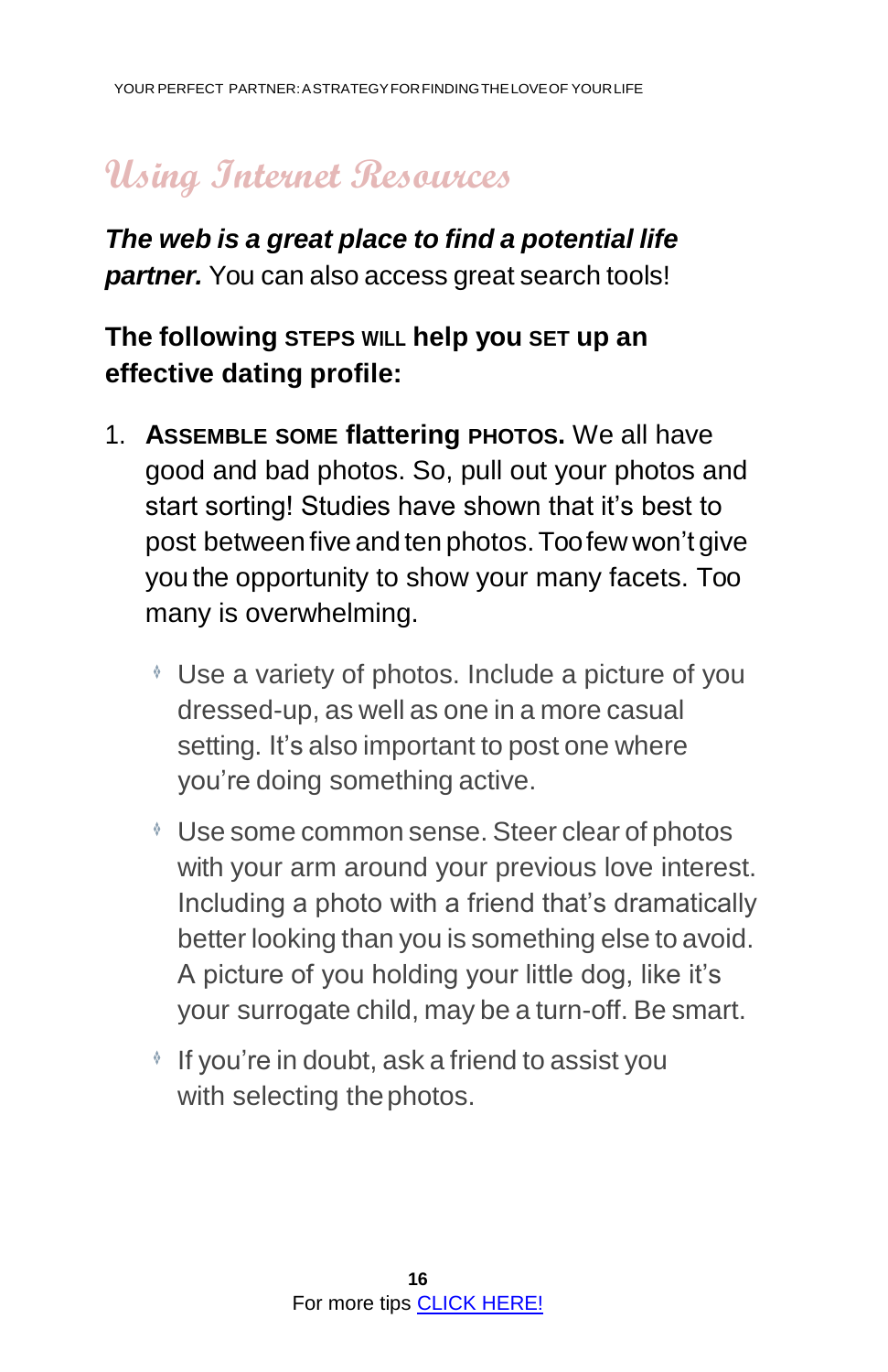- ❖ Studies have shown that both men and women are strongly influenced by photographs while searching personal ads. Pictures are the determining factor for whether or not your complete profile will be read.
- 2. **Write a great profile.** Lying is a big no-no, but this is the time to put your best foot forward. Focus on your good qualities. Be positive, fun, and interesting.
	- ❖ If you make it too brief, it looks like you're being lazy.
	- ❖ Profiles that are too long can give the image that you're highmaintenance.
	- ❖ A paragraph or two about yourself and another about what you're looking for is plenty. Just give the basics. If they want to know more, they can contact you!
- 3. **LIST what you're looking for.** On most dating sites, you can list your search criteria. Go back to your list of criteria and do your best to match up the items. Be reasonable and avoid giving up on the qualities most important toyou.
	- ❖ You might even want to consider looking into some specialized dating sites that target certain groups of people. For example, there are sites that cater to certain religiousaffiliations.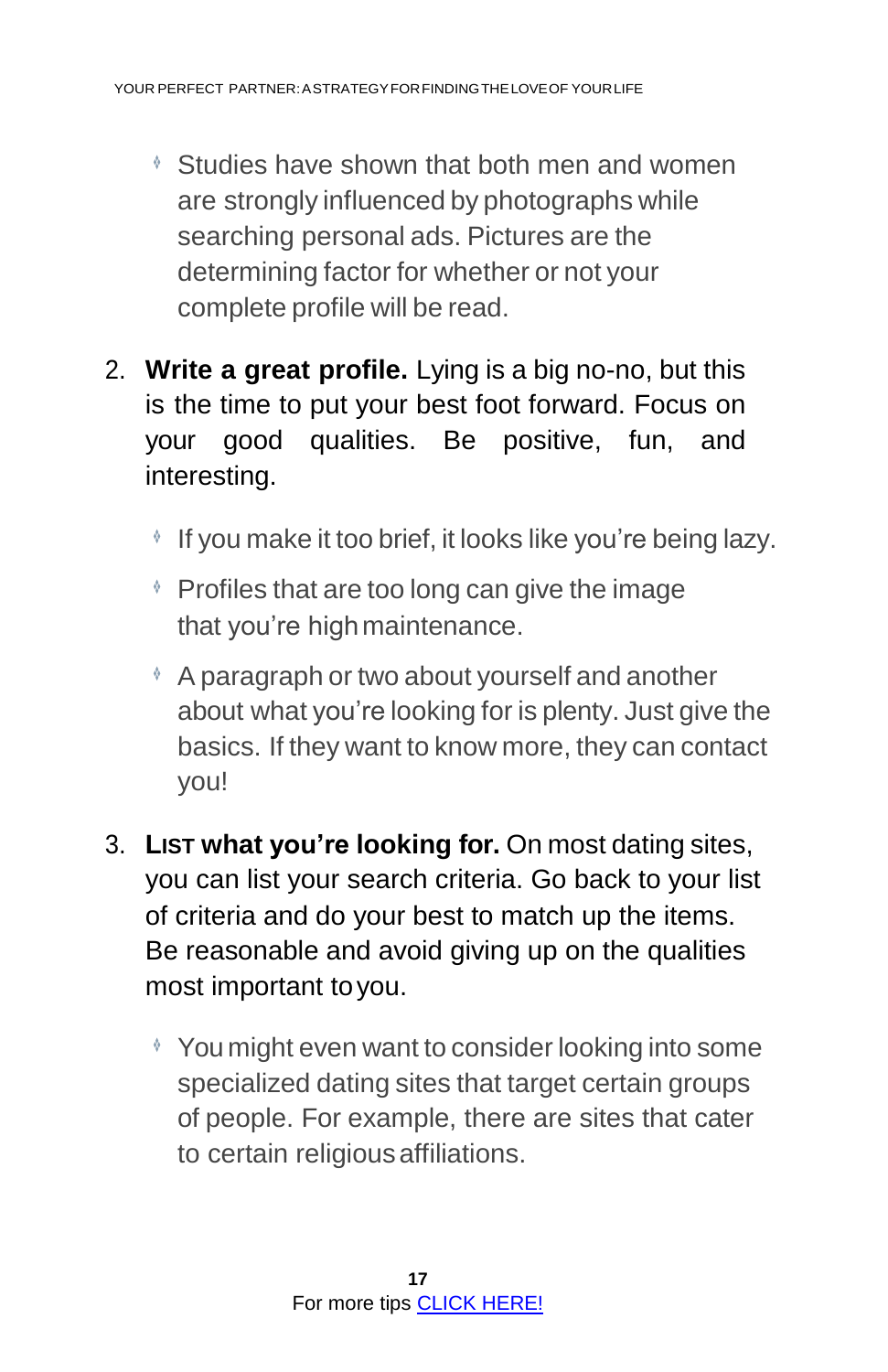#### *4.* **Edit your profile and CONSIDER whether IT'S likely to appeal to your perfect partner.** Make any necessary changes. *Remember, you only get one chance to make a good first impression!*

Now that you have a profile, it's important to start contacting people. There's no reason to sit back and wait for others to come to you. Be in charge of your own destiny. It's an empowering feeling when you take control of your life.

#### **USE your time effectively when contacting OTHERS:**

- 1. **Develop a STANDARD introduction.** Internet dating is largely about numbers. The more people you contact, the more likely you are to find a good match.
	- ❖ Yourintroduction doesn't have to be long. Two paragraphs ought to do the trick. Be playful and encourage the person to check out your profile.
- 2. **When directly contacting SOMEONE, add a unique SENTENCE or two.** Pick something out of their profile and mention it. This will prevent it from looking like you're sending the same message to everyone! Ask them a question about their photo or mention that you like sushi, too.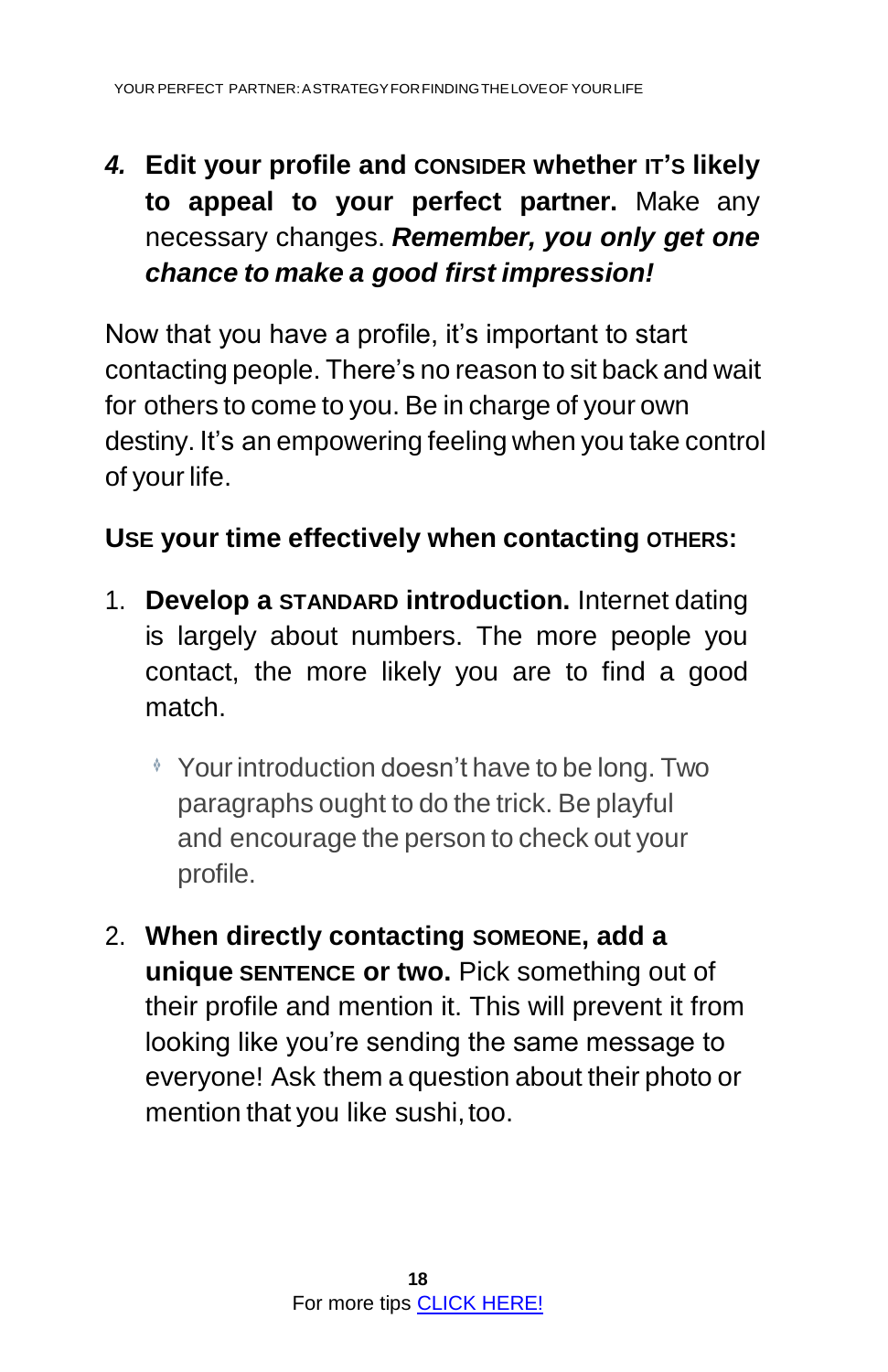- 3. **Avoid getting carried away.** It's easy to get swept up in the excitement and contact 100+ people per week. But what will you do when 50 of them reply back to you? It's overwhelming to stay on top of 50 different email conversations. Consider contacting a few people each day.
- 4. **Stay organized.** Keep track of your correspondence. I*t might be a good idea to create a list of vital information for each potential mate.* Something like: Brad, 11-year- old daughter, works in hospital, likes football. This can be a real lifesaver, especially if you're talking to multiple people.

Spend some time each day perusing the ads and contacting 3-5 people. Remember, it just takes one!

#### **A few general TIPS are in order:**

- 1. **Avoid WASTING anyone'S time, including yOURS.** Once you've determined that you're lacking interest in the person on the other end of the computer screen, move on. Be polite, but avoid wasting anyone's time.
- 2. **Avoid moving THINGS along too SLOWLY or quickly.** There's a TV show dedicated to those who have had online relationships for years without ever meeting in person. These relationships rarely succeed.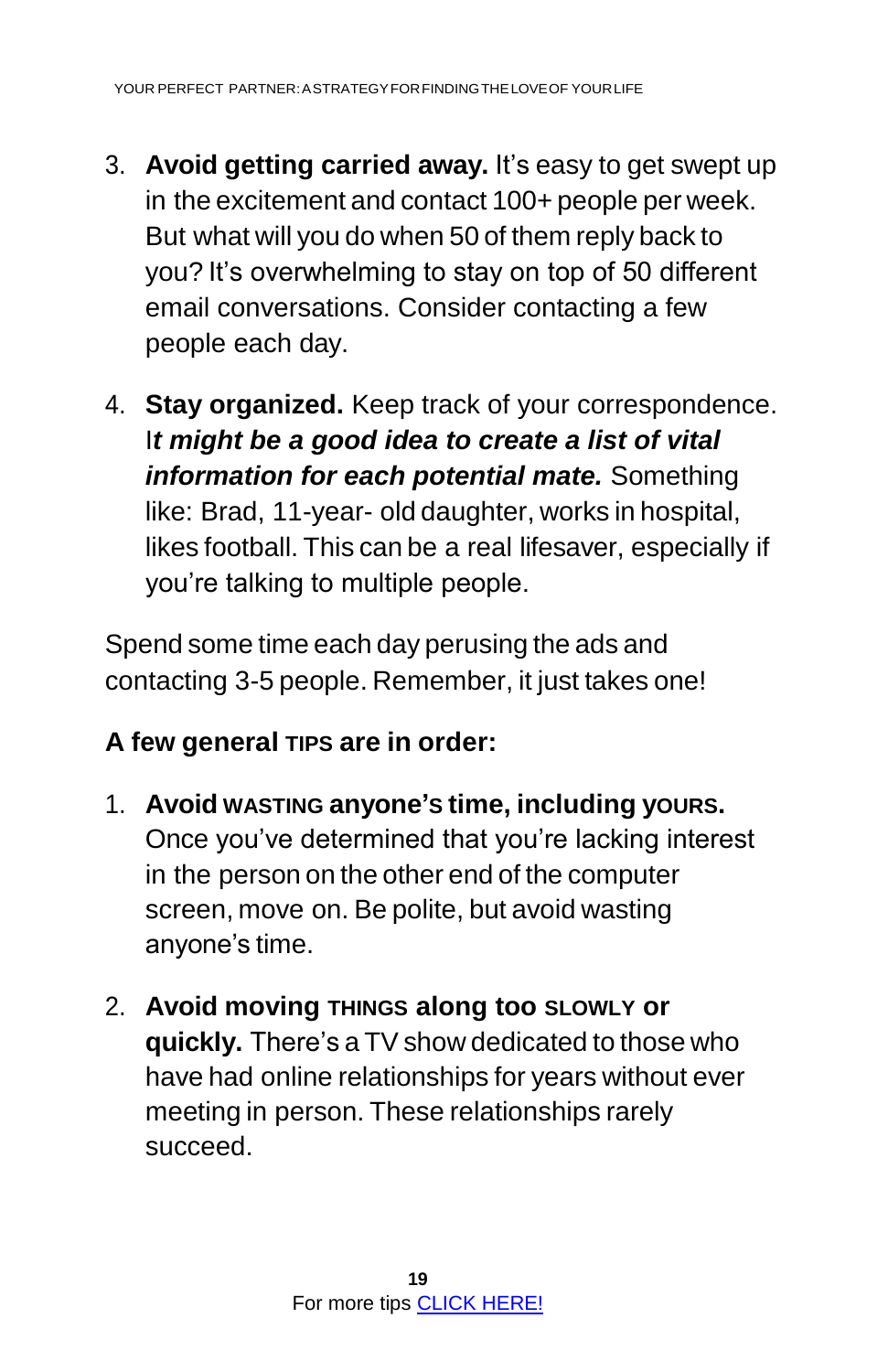- ❖ Exchange a few emails, chat on the phone, and then meet in a safe, public place for a cup of coffee.
- 3. **Be brave enough to STAND out.** One common misstep with online dating is trying to appeal to everyone. Remember that you only have to find one perfect person. Showing off your uniqueness may just attract the exact individual you've been looking for.
- *4.* **Be SAFE.** *Avoid giving out too much personal information until you've met in person and they've earned your trust.*

## <span id="page-21-0"></span>**Taking Initiative**

Your mom probably told you to avoid talking to strangers, but you might have to ignore mom's advice this time. Think about how many people you encounter each day. You see them at the gym, store, and library. The world is a relatively crowded place.

The easiest way to start a conversation is to say, *"Hi."*  You can then start talking about the weather or make a comment about the setting you're in. It doesn't matter what you say, just that you start talking.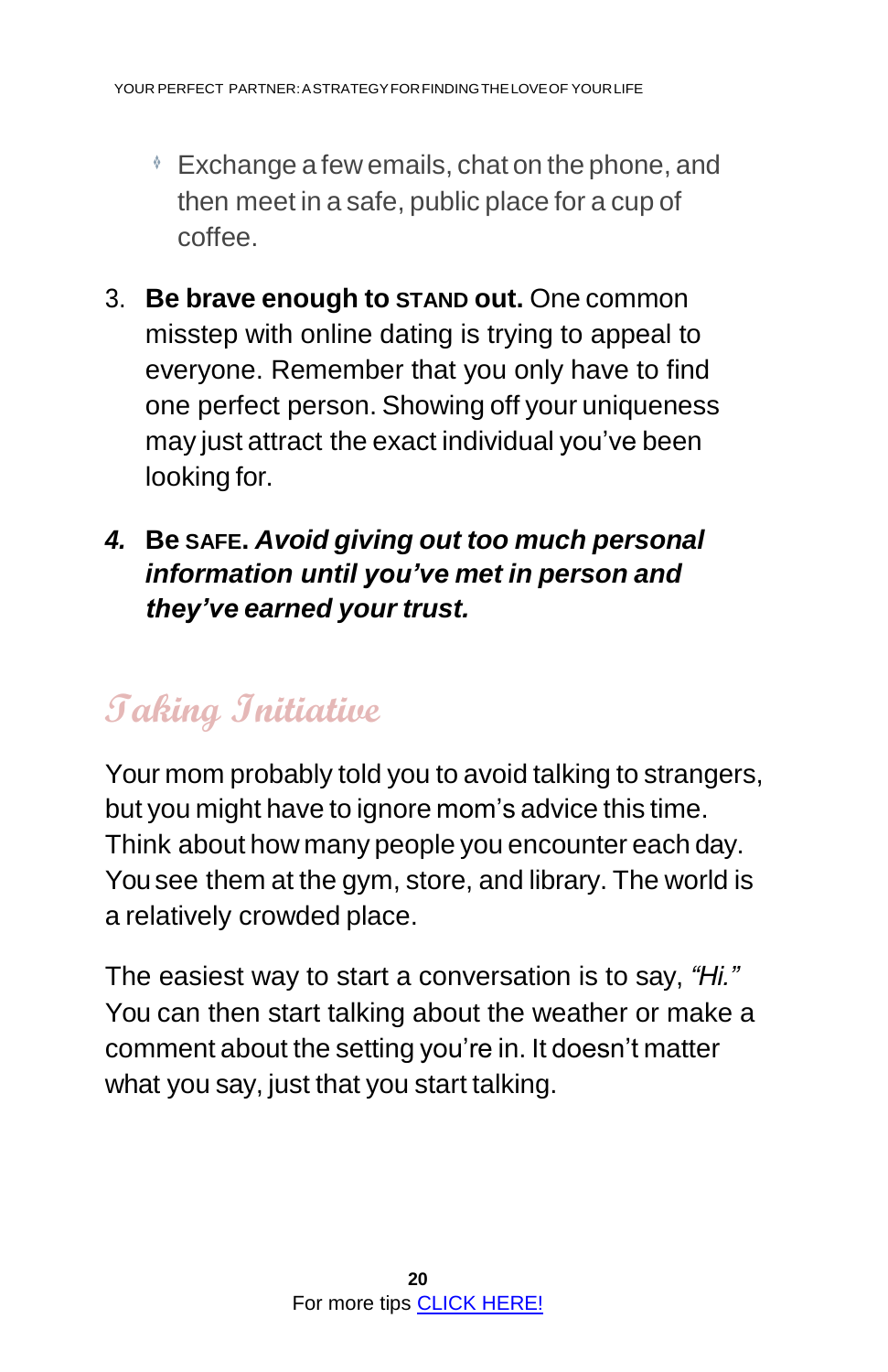#### **You'll quickly find that you get one of two general RESPONSES:**

- 1. **The other PERSON ISN't INTERESTED in talking.** This is obvious from the one-word answers and lack of effort to engage in the conversation.
- 2. **The other PERSON will SMILE and partake in the convERSATION.** It's easy to chat with someone that wants to interact with you.

*If you hit it off with someone you meet around town, consider exchanging email addresses.* With practice, your success rate will be around 20%. Can you talk to five attractive and interesting people each week? Of course you can.

"Time is too slow for those who wait, too swift for those who fear, too long for those who grieve, too short for those who rejoice, but for those who love, time is eternity."

*- Henry Van Dyke*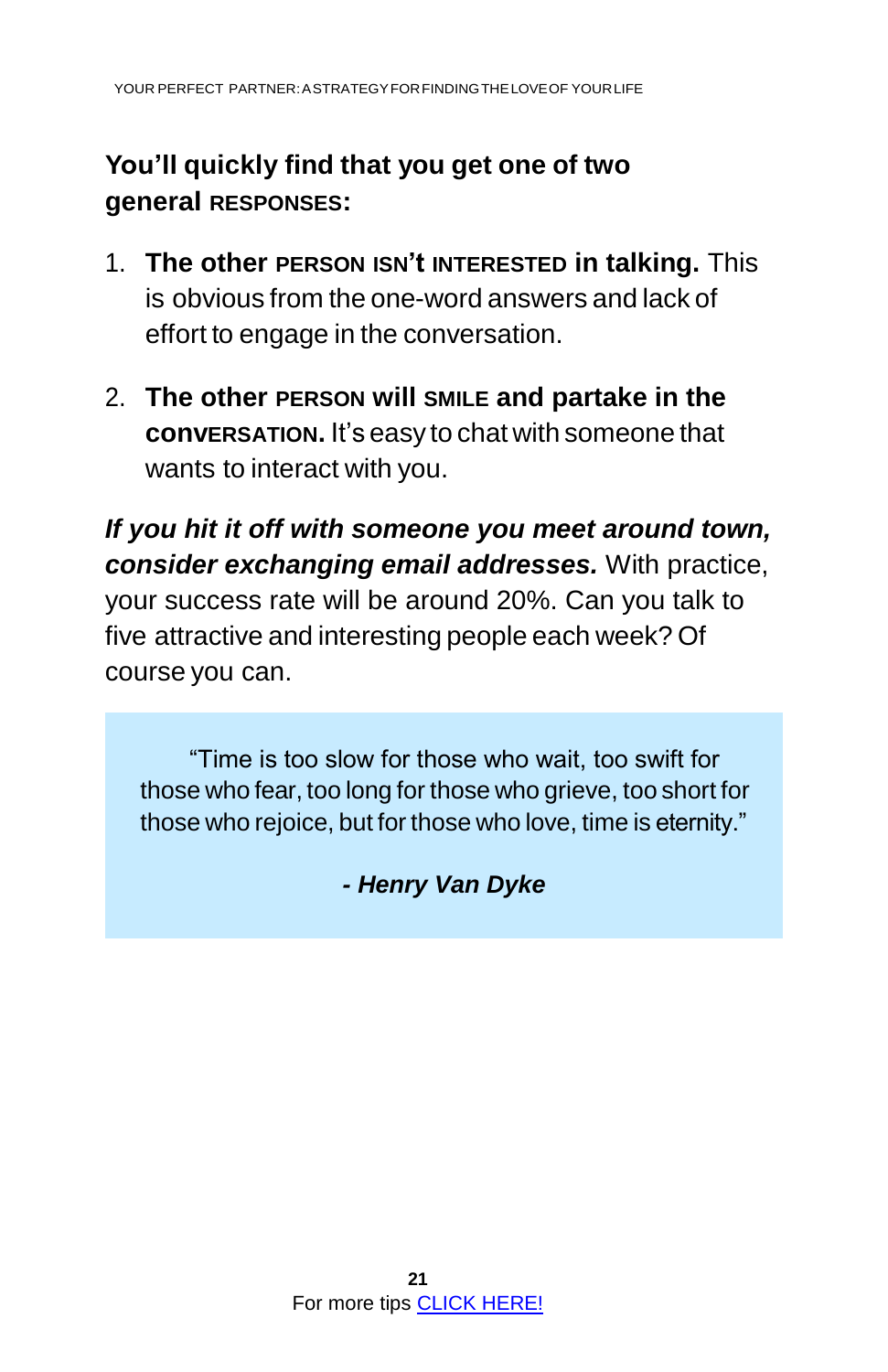

<span id="page-23-0"></span>So you've found one or two perfect candidates, and you've emailed, chatted on Skype, or talked on the phone. Now it's time to meet in person.

Dating can be stressful, but it doesn't have to be. The key is to have reasonable expectations. Your goal isn't to impress the other person, but to determine if that individual is a good match. If you approach dating with that mindset, it becomes much easier to deal with.

#### **An ideal FIRST date HAS SEveral charACTERISTICS:**

- 1. **IT'S SOMETHING you both want to do.** Being accommodating is nice, but if you hate football then attending a football game isn't likely to turn out well. Dragging your date to the opera if he has zero interest isn't any better. Hopefully, you both have an idea of what the other person likes. Find some common ground.
- 2. **IT'S public.** *You want to avoid choosing a secluded place for your first meeting.* You also want to avoid going over to their house or inviting them to yours. Be safe.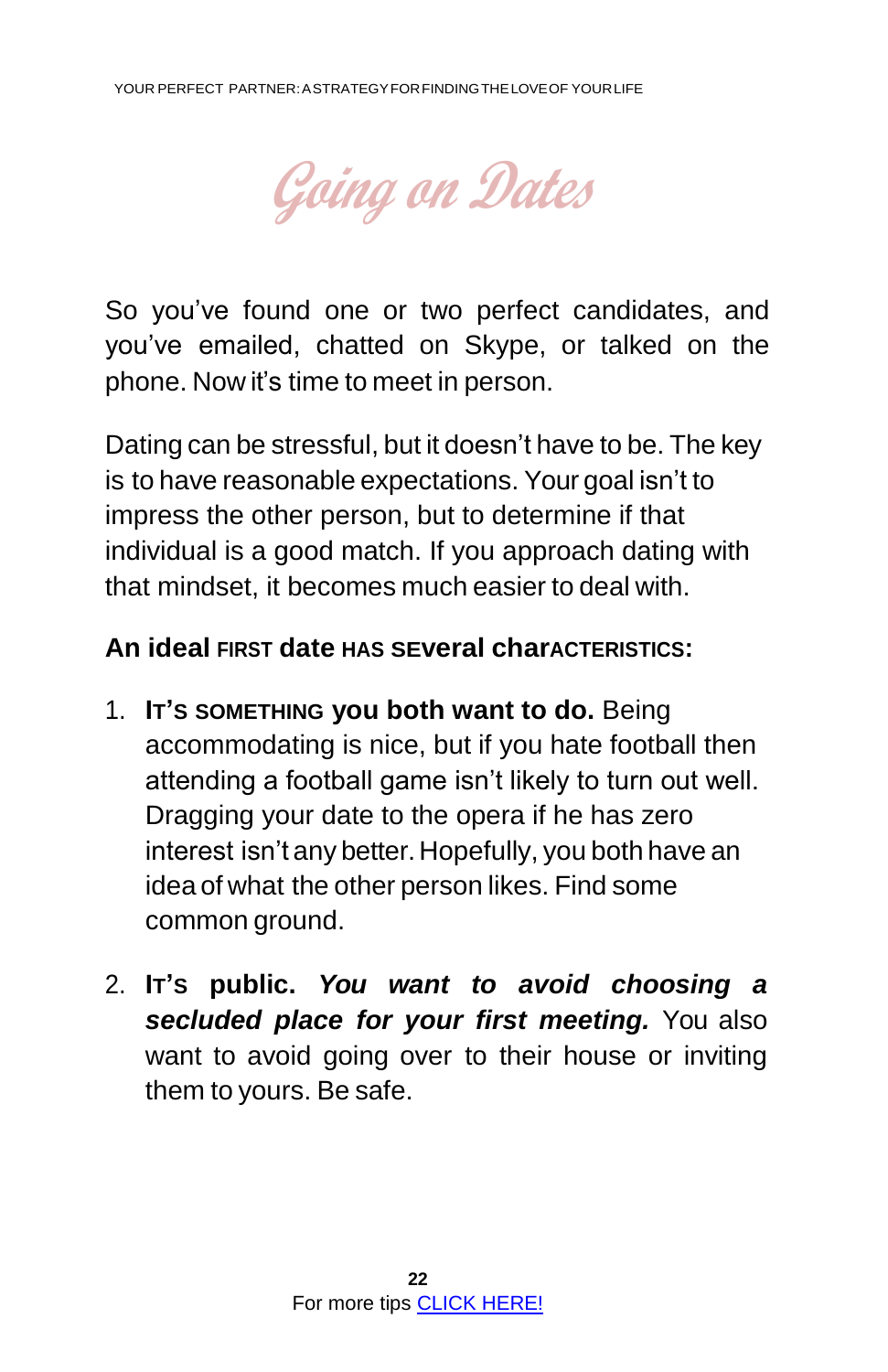- 3. **IT'S SMALL.** A fancy, expensive dinner might be a great third date, but it's less than fitting for a first date. You aren't even sure if you're well-matched or will enjoy each other's company yet. It's potentially a waste of time and money. Plus it's even more stressful!
	- ❖ Big dates can also bring a sense of obligation which neither of you probably want at this point.
	- ❖ Grabbing coffee, a beer, an ice cream cone, or even taking a stroll through the museum can all be good first dates.
- 4. **It givES you the ability to talk.** *The whole point of going on this date is to get to know each other better and to see if you're compatible.* Sitting through a movie or a concert together doesn't allow for much talking.
- 5. **It allows you to bail out gracefully if things aren't going well.** If you only meet for a glass of wine, it's perfectly acceptable to leave after the wine if you're uninterested. But it's also easy to extend the date if things are turning out well. On the other hand, if you take a dinner cruise and things are going poorly, there's nowhere to run or hide.

Hopefully, you've settled on the perfect date night and you're both looking forward to it.

#### **CONSIDER THESE dating TIPS:**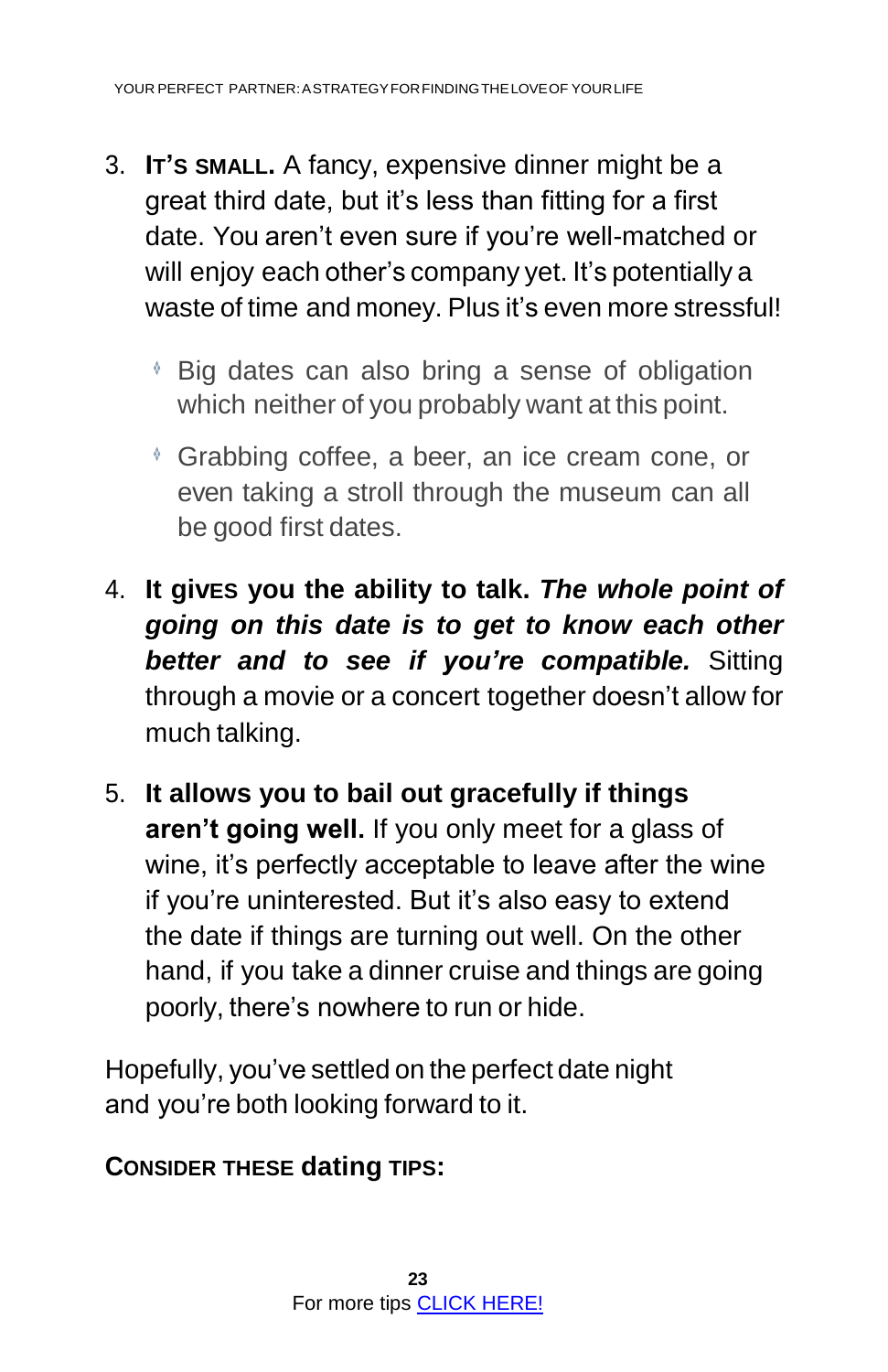- 1. **Take the time to groom yOURSELF appropriately.**  Maybe even splurge on a stylish haircut, manicure, and pedicure.
- 2. **DRESS for SUCCESS.** Leave the athletic shoes at home unless you're meeting for a tennis match or going jogging. Clean, appropriate, stylish clothing is preferred.
- 3. **Avoid being late.** Be on time and expect the same from your date. Being late is rude. It shows a lack of respect for the other person's time. Aim to be 15 minutes early. You can sit in your car for a few minutes, if necessary.
- 4. **Smile.** If you're nervous, smiling will help make you feel better.
- *5.* **Steer clear of complaining and negativity.** Now isn't the time to list the challenges in your life or to complain about the waitress. *Others are more attracted to those that are positive.*
- 6. **Be yOURSELF.** It can be tempting to act in a way that you believe the other person will find appealing. But you probably aren't sure what they'll be attracted to. And if you're fake, they might end up being into someone who doesn't evenexist.
- 7. **Laugh.** A night full of laughs will probably result in a successful date.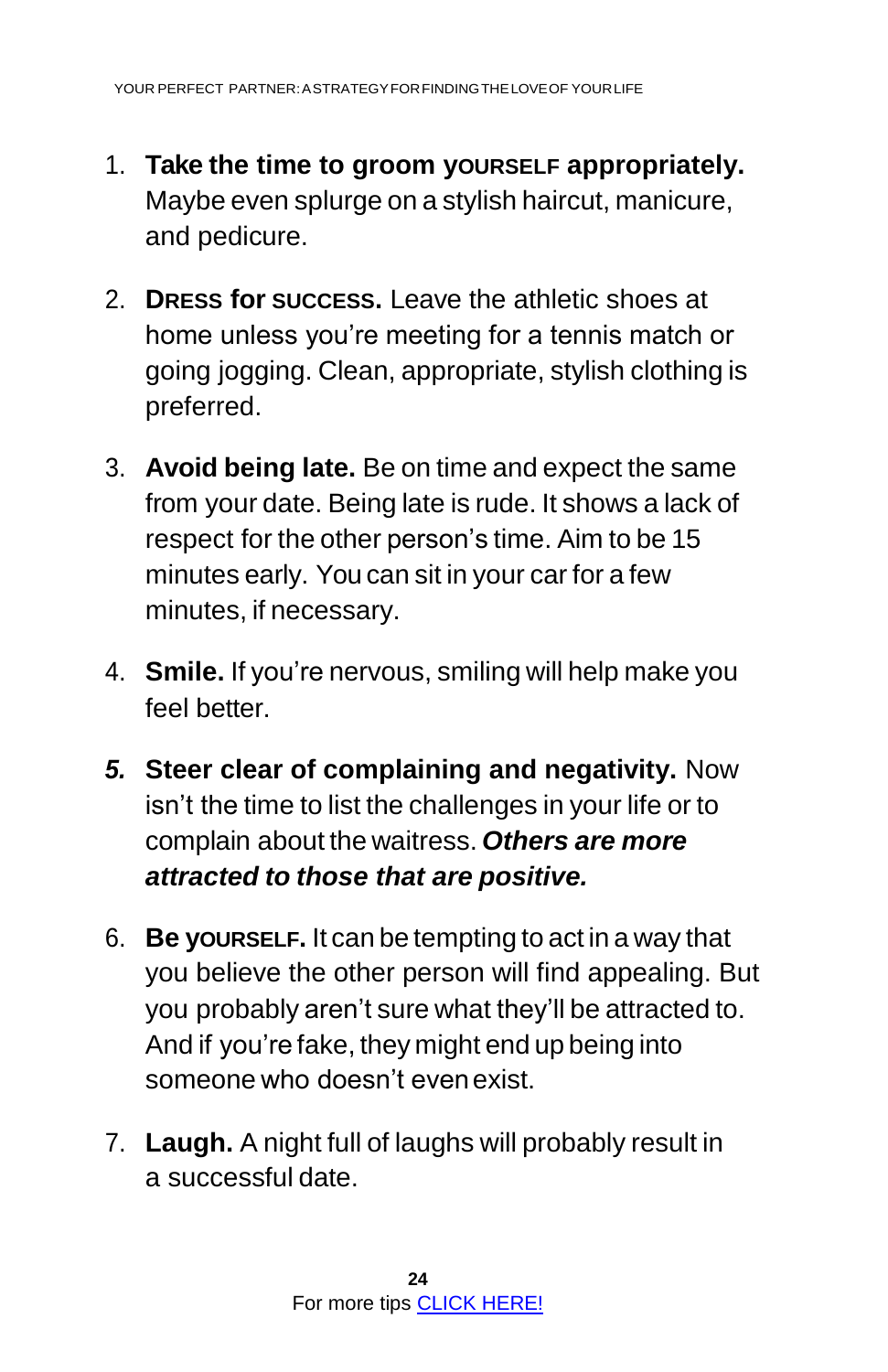Now that you've been on a date, you probably have a pretty good idea if you'd like to see that person again. If you're uncertain, it doesn't hurt to give it another chance.

Some people are great at surviving the first date, but struggle with making it through the next four dates. There are several blunders that many of us make, which give the impression that we'd be an undesirable partner.

#### **Avoid these slip-ups:**

1. **Getting carried away too SOON.** Men and women are both guilty of this. Imagine you go on a first date and it goes well. You're interested in giving the other person another chance. But then suppose that they start calling you three times a day and telling you how much they miss you. Does that increase or decrease your feelings of attraction?

#### ❖ *You want to avoid scaring away a potential mate by being too aggressive.*

- ❖ Attempt to rank their level of interest for you on a scale of 1-100. Then compare this to your interest in them. You want to have a similar amount of interest.
- ❖ In a blossoming relationship, one person is bound to be more interested than the other. It's unlikely to be exactly even. Just keep it low key until the other person feels comparably.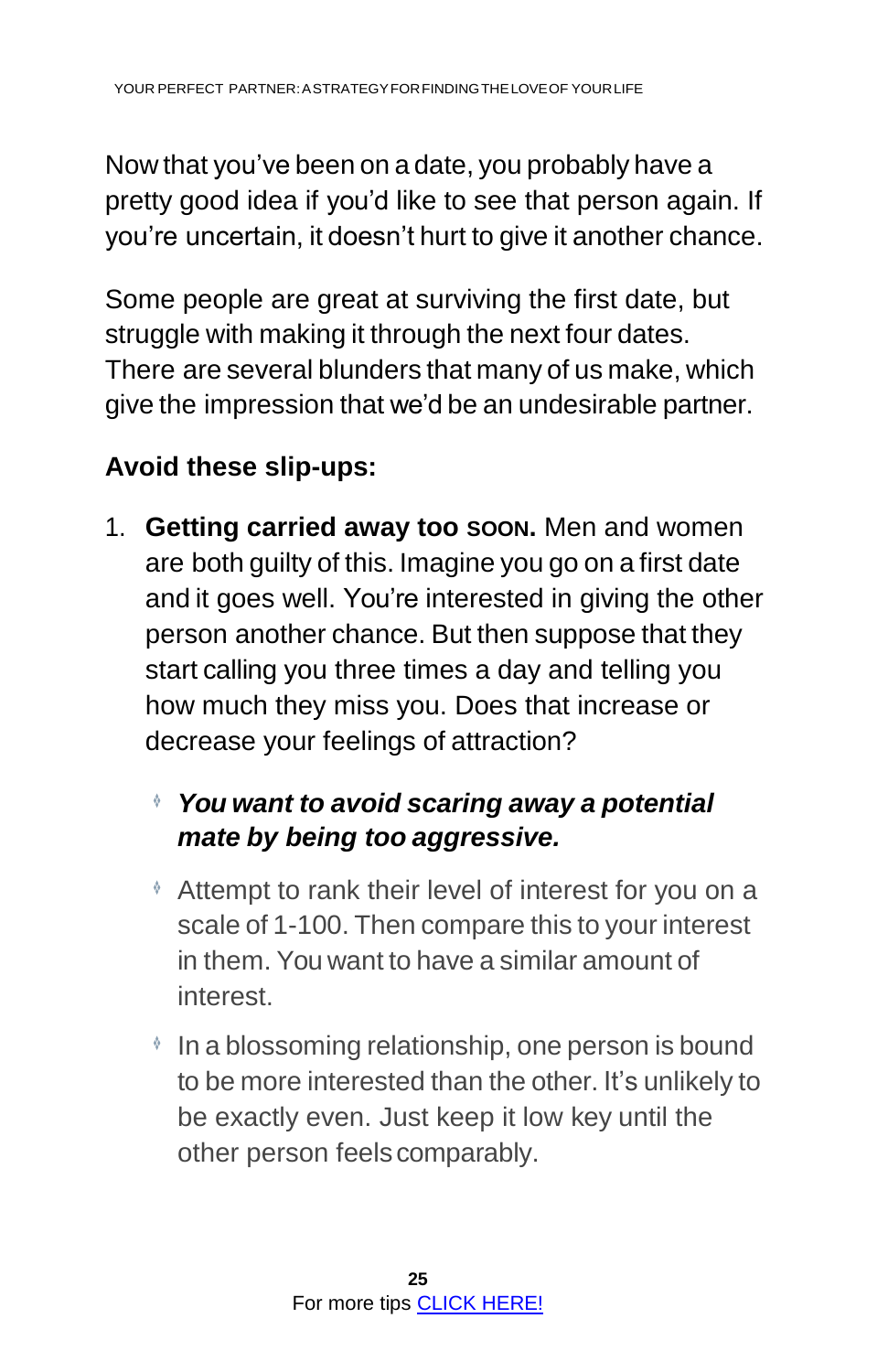- 2. **Being too available.** Everyone likes a little bit of a challenge. Take your time responding to emails and text messages. Be busy with other things. If you're not busy, find something to keep you busy.
- 3. **Dragging your feet.** At the same time, if you're still insisting on just shaking hands after the fifth date, the other person will likely lose interest. Let the relationship progress naturally. Life is short, so avoid wasting too much time. Try to gradually spend more time together and become closer.
- 4. **Boredom.** You can be extremely attractive to others simply by being fun and adventurous. Be willing to try new things and have a good time on your dates. Show some enthusiasm for your life.
- 5. **Being cryptic.** If you like the other person, be certain to show them how you feel. *When people are unable to figure out what's going on in a relationship, they tend to lose interest.* It's a balancing act. It's important to give enough encouragement to keep things moving forward, but avoid giving so much that you turn them off.

From time to time, reassess how things are going in the relationship. Many challenges can be easily solved with open communication. If something is bothering you, talk about it.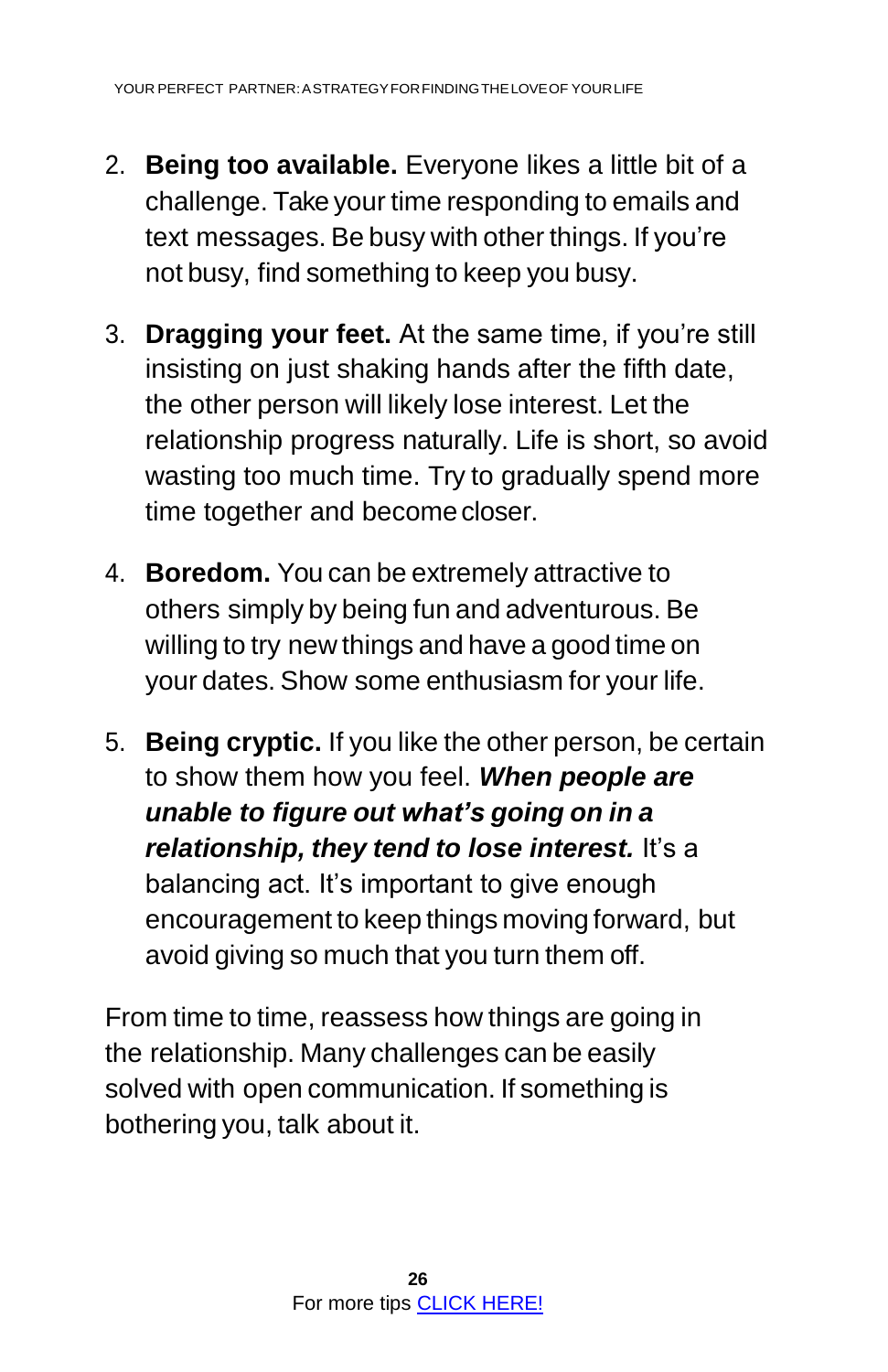At the same time, when it's obvious that the other person isn't your perfect partner, it's time to end it. Letting go of that person frees up your time to look for someone more compatible and it allows the other person to do the same.

"Love is our true destiny.We do not find the meaning of life by ourselves alone - we find it with another."

*- Thomas Merton*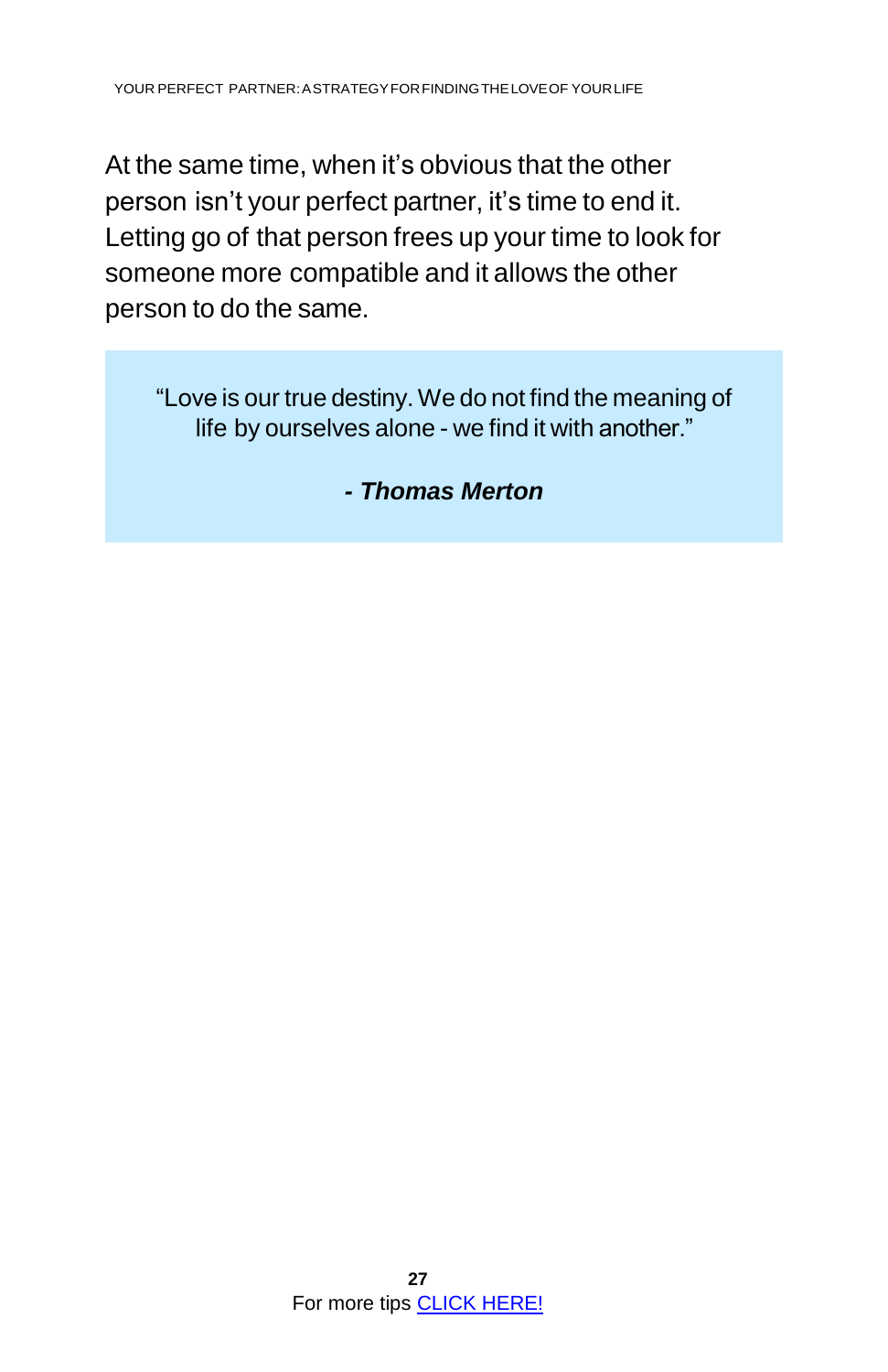

<span id="page-29-0"></span>Having the perfect partner will enrich your life. However, it can be challenging and time consuming to find that special someone.

#### **Keep THESE BASIC STEPS in mind:**

- 1. Be clear about what you're looking for.
- 2. Spend some time with those that appear to meet your qualifications.
- 3. Move on when it's obvious the other person isn't a suitable match.
- 4. Keep trying until you find the perfect mate who shares your romanticfeelings.

It's a simple process, but that doesn't mean it's easy to get there.

#### *Give yourself the gift of finding the perfect person and bringing them into your life.* It's one of the most valuable gifts you'll ever receive.

Follow this strategy and adapt it as you see fit. But just start doing something. Avoid getting too bogged down in planning and waiting for the perfect day to get started.